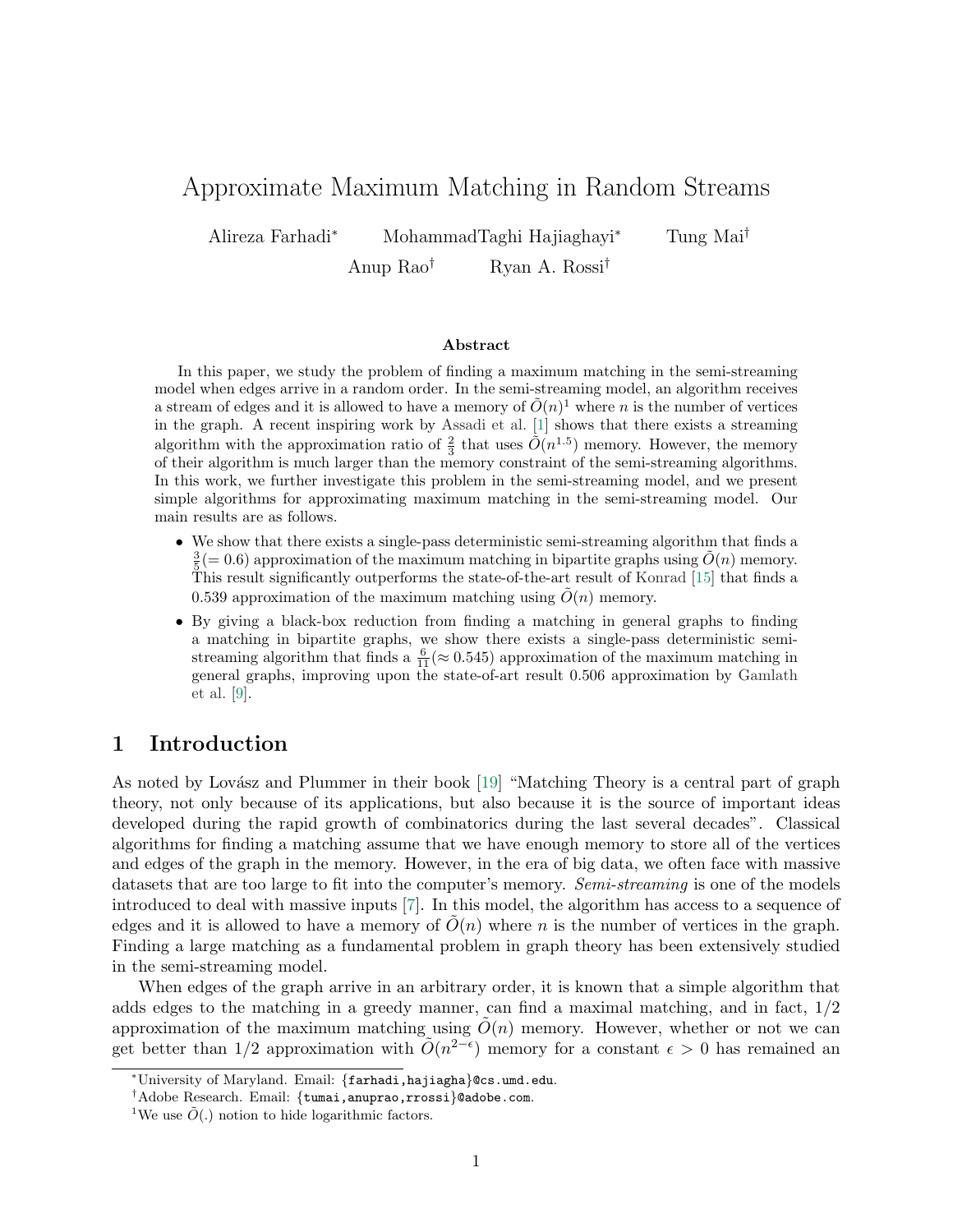<span id="page-1-0"></span>

|                      | <b>APPROXIMATION FACTOR</b>   |                               |                        |
|----------------------|-------------------------------|-------------------------------|------------------------|
|                      | <b>Bipartite graphs</b>       | General graphs                | <b>SPACE</b>           |
| Kapralov et al. [14] | $\overline{\text{polylog }n}$ | $\overline{\text{polylog }n}$ | $O(\text{polylog } n)$ |
| Konrad et al. [16]   | 0.5005                        | 0.5003                        | $\tilde{O}(n)$         |
| Gamlath et al. [9]   | 0.512                         | 0.506                         | O(n)                   |
| Konrad [15]          | 0.539                         |                               | $\tilde{O}(n)$         |
| This paper           | 0.6                           | 0.545                         | O(n)                   |

Table 1: Single-pass semi-streaming algorithms known for the maximum matching when edges arrive in a random order.

important open question since the introduction of the semi-streaming model [\[7\]](#page-24-2). It is shown in a series of works [\[11,](#page-24-5) [13\]](#page-24-6) that there is no semi-streaming algorithm for the maximum matching problem with a approximation ratio better than  $1 - 1/e$ . Specifically, a work by [Kapralov](#page-24-6) [\[13\]](#page-24-6) shows that any streaming algorithm with the approximation ratio of better than  $1 - 1/e$  requires  $n^{1+\Omega(1/\log\log n)}$  memory. However, this still leaves room between  $1/2$  and  $1-1/e$ . In order to make progress on this long-standing open problem, an influential work by [Konrad et al.](#page-24-4) [\[16\]](#page-24-4) studied the problem when edges arrive in a uniformly random order. Despite the fact that the approximation ratio of the greedy algorithm could be  $1/2+o(1)$  in this setting, they surprisingly showed there exists an algorithm that achieves the approximation ratio of  $1/2 + 0.003$  using  $O(n)$  memory. A recent inspiring work of [Assadi et al.](#page-23-0) [\[1\]](#page-23-0) uses edge degree constrained subgraphs (EDCS) introduced by [Bernstein and Stein](#page-23-1) [\[2\]](#page-23-1) to design streaming algorithms and they show that there exists a streaming algorithm for the maximum matching problem with the approximation ratio of 2/3 that uses  $\tilde{O}(n^{1.5})$ memory. However, the memory of their algorithm is not within memory bounds of semi-streaming algorithms.

In this work, we further study the problem of finding a maximum matching in random arrival of edges. In this model, [Konrad et al.](#page-24-4) [\[16\]](#page-24-4) showed that the 1/2 barrier can be broken, and they designed a semi-streaming algorithm with the approximation ratio of 0.5003 in general graphs and 0.5005 in bipartite graphs. These approximation factors are later improved to 0.539 in bipartite graphs and 0.506 in general graphs [\[9,](#page-24-1) [15\]](#page-24-0). Also, a surprising result by [Kapralov et al.](#page-24-3) [\[14\]](#page-24-3) showed that when edges arrive in a random order, there exists a streaming algorithm that finds  $(1/\text{polylog } n)$ approximation of the size of a maximum matching using only poly-logarithmic space. (Table [1\)](#page-1-0) gives a brief survey of known results in a random stream of edges as well as a comparison to our results.

We improve the state-of-the-art results in both bipartite and general graphs when edges arrive in a random order. We show that there exists a single-pass semi-streaming algorithm that finds a 0.6 approximation of the maximum matching in bipartite graphs.

<span id="page-1-2"></span>**Theorem 1.1.** There exists a deterministic single-pass semi-streaming algorithm that w.h.p.<sup>[2](#page-1-1)</sup> finds  $a\left(\frac{3}{5}-o(1)\right)$  approximate of the maximum matching in bipartite graphs when edges arrive in a uniformly random order.

This result significantly improves the randomized algorithm of [\[15\]](#page-24-0) that finds a 0.539 approximation of the maximum matching in bipartite graphs. We also give a black-box reduction from finding a matching in general graphs in the semi-streaming model to the problem of finding a matching in bipartite graphs. Our reduction result is as follows.

<span id="page-1-1"></span><sup>2</sup>With high probability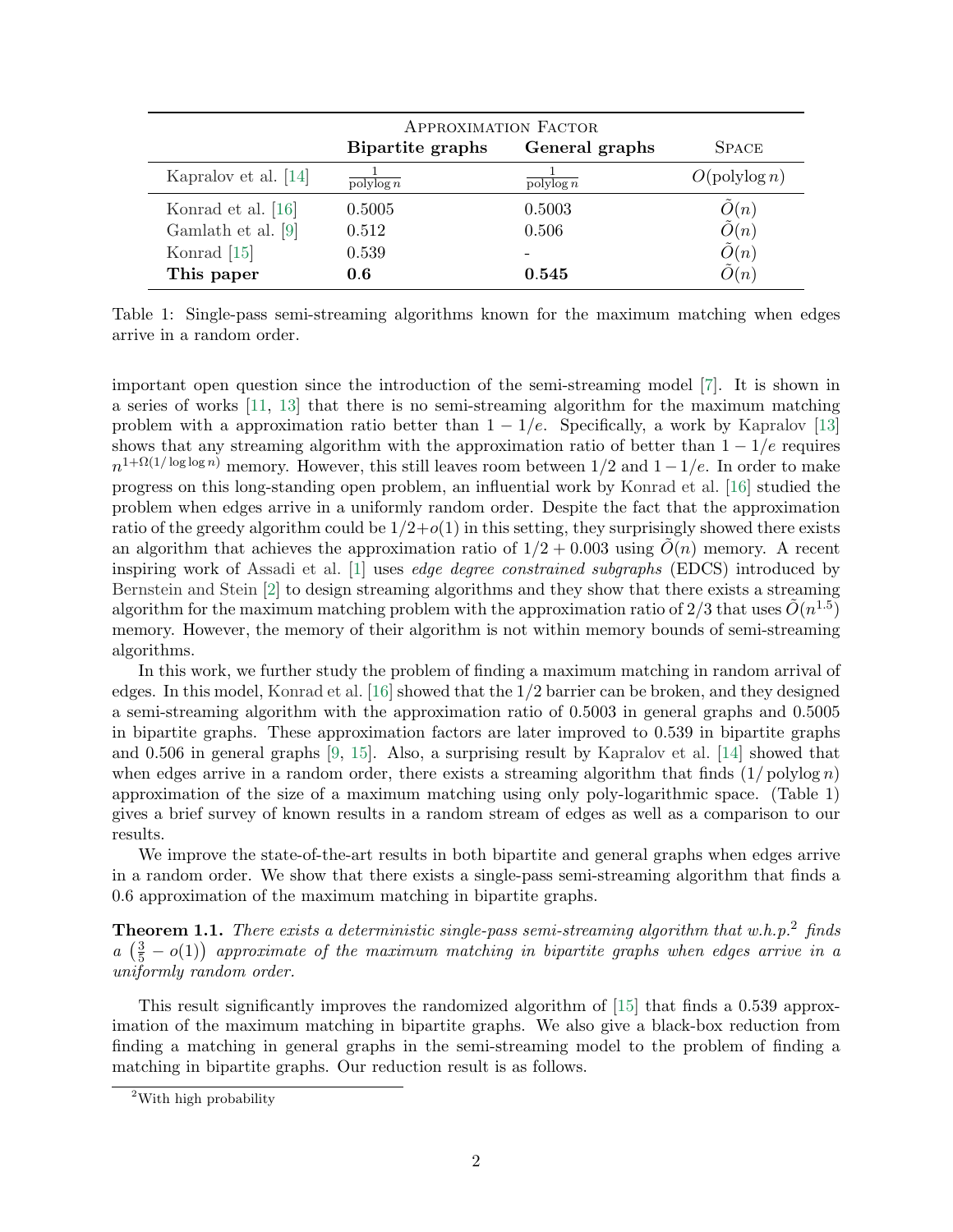**Theorem 1.2.** Given any single-pass semi-streaming algorithm with the approximation ratio of p for finding a maximum matching in bipartite graphs in random arrival of edges, there exists a  $semi-streaming algorithm that finds w.h.p.$   $a\left(\frac{2p}{2p+1}-o(1)\right)$  approximation of the maximum matching when edges arrive in a random order.

Using this reduction and Theorem [1.1,](#page-1-2) we can immediately get the following result.

Theorem 1.3. There exists a deterministic single-pass semi-streaming algorithm that finds w.h.p.  $a\left(\frac{6}{11}-o(1)\right)$  ( $\approx 0.545$ ) approximation of the maximum matching in general graphs when edges arrive in a random order.

#### 1.1 Related Work

In case of weighted graphs, the problem of finding a maximum weighted matching first considered by [Feigenbaum et al.](#page-24-7) [\[8\]](#page-24-7). They showed that a modification of the greedy algorithm can find a 1/6 approximation of the maximum weighted matching in the semi-streaming model. This bound later improved in a series of works [\[17,](#page-24-8) [21,](#page-25-1) [5,](#page-23-2) [4,](#page-23-3) [18,](#page-24-9) [10\]](#page-24-10) to  $(1/2 - \epsilon)$  approximation. A recent work by [Gamlath et al.](#page-24-1) [\[9\]](#page-24-1) shows that when edges arrive in a random order, there exists a semi-streaming algorithm that finds a  $(1/2 + \Omega(1))$  approximation of the maximum weighted matching, beating the 1/2 barrier for the weighted case.

Another line of research considers the problem of finding an approximate matching in the semistreaming model using a very small number of passes [\[6,](#page-23-4) [12\]](#page-24-11).

#### 1.2 Overview of Our Algorithm

Our algorithm starts by using a very small fraction of the edges and gives these edges to the greedy algorithm to find a matching  $\mathcal{M}_0$ . Let R be the set of edges in the graph that do not share a vertex with the edges in  $\mathcal{M}_0$ . Since the order of edges is uniformly random, it can be shown that (formalized as in Lemma [3.2\)](#page-5-0) the number of edges in  $R$  should be small and we can fit all of them in the semi-streaming memory of our algorithm. Thus, we can find the maximum matching of R using any offline algorithm. For now, just suppose that we want to break the 0.5-approximation barrier. Let  $\mu$  be the size of maximum matching in the graph. There are at most  $2|\mathcal{M}_0|$  matching edges that share a vertex with the edges in  $\mathcal{M}_0$ . Therefore, the size of the maximum matching in R is at least  $\mu - 2|\mathcal{M}_0|$ . Combining this matching with the matching  $\mathcal{M}_0$  gives us a matching of size at least  $\mu - |\mathcal{M}_0|$ . Therefore, we can get a matching of size max $\{|\mathcal{M}_0|, \mu - |\mathcal{M}_0|\}$  using this simple algorithm. The only case that we do not break the 0.5-approximation barrier is when we roughly have  $|\mathcal{M}_0| = \mu/2$ . Also, the size of a maximum matching in R should be almost zero. This implies that  $\mathcal{M}_0$  is almost a maximal matching.

Therefore, in the worst case scenario of the mentioned algorithm, the algorithm can find a maximal matching  $\mathcal{M}_0$  by looking at a very small fraction of the edges. Since  $|\mathcal{M}_0| = \mu/2$ , there are  $|\mathcal{M}_0|$  edge disjoint 3-augmenting paths for the edges in  $\mathcal{M}_0$ . All of the previous works in the semi-streaming model use the remaining edges in the streaming to find augmenting paths for  $\mathcal{M}_0$ and increase the size of the matching. Our work is different from them from several perspectives.

• All of the previous works, only use the fact that order of the edges is random to argue that the size of  $\mathcal{M}_0$  is very close to the half of the size of a maximum matching. For finding augmenting paths, they use algorithms that also work when order of edges is adversarial. However, finding augmenting paths is much trickier than finding a matching in graph, and in fact, finding a matching in a graph can easily be reduced to finding augmenting paths. It seems the assumption that order of edges is uniformly at random makes the problem of finding a matching easier. Therefore, this assumption should also helps us to find a better set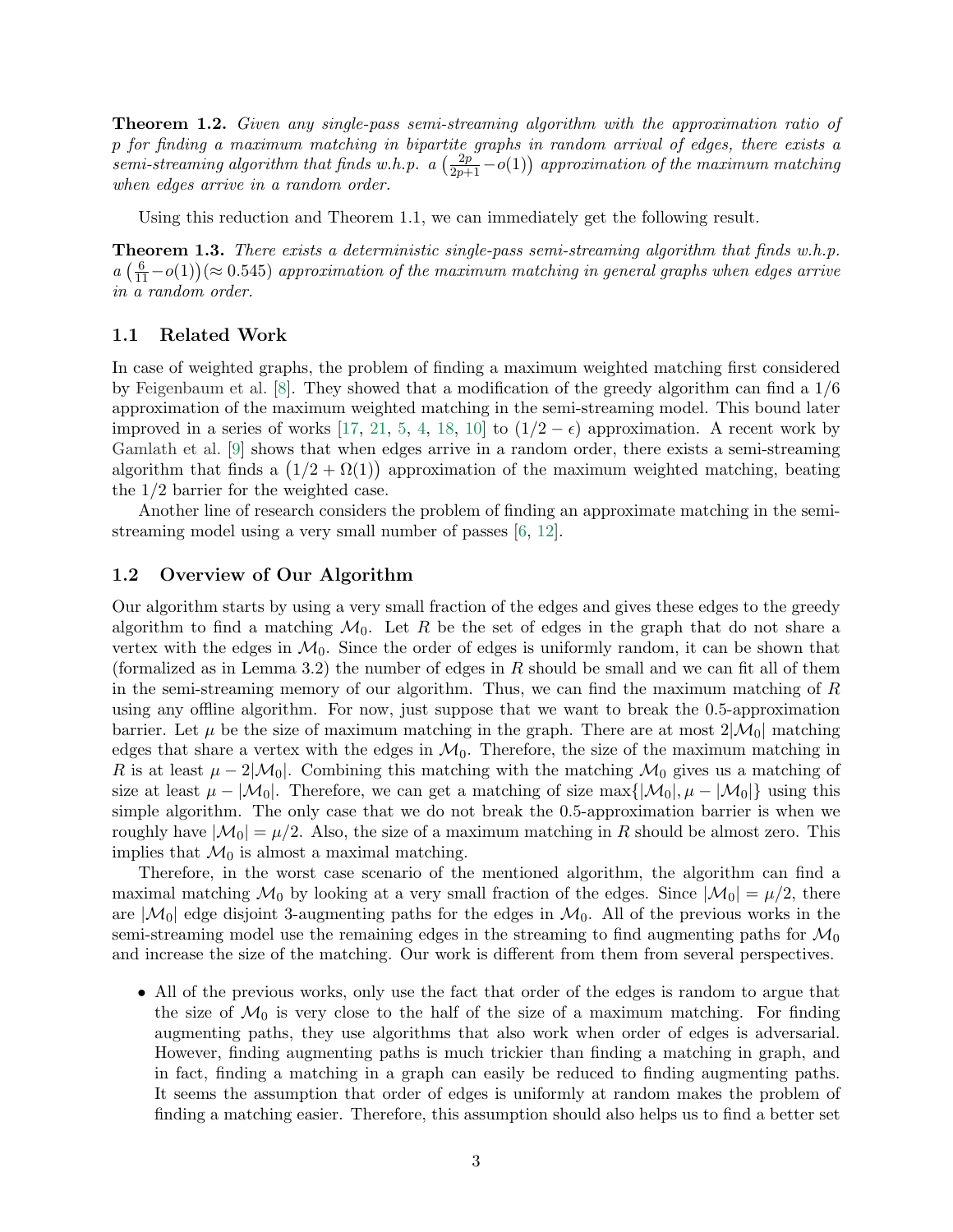of augmenting paths. Our algorithm is a recursive algorithm that extensively uses the fact that the order of edges is random, and it finds much better set of augmenting paths.

- Unlike the previous works on this problem, our algorithm finds augmenting paths with a length larger than 3. We first propose an algorithm for finding 3-augmenting paths, and we show that the approximation ratio of this algorithm is roughly 4/7 in bipartite graphs. We then modify this algorithm to find a small set of 5-augmenting paths, and we show that using this modification, the approximation ratio of our algorithm improves to 3/5.
- The state-of-the-art algorithm for finding semi-streaming matching is randomized [\[15\]](#page-24-0), however our algorithm is deterministic and its expected performance only depends on the random order of the edges, not the random choices of the algorithm.

### 2 Preliminaries

Let  $G = (V, E)$  be a graph. A subset of edges  $\mathcal{M} \subseteq E$  is a matching if no two different edges in M share a same endpoint. For any set of edges E, we use  $\mu(E)$  to denote the size of a maximum matching in E. We may also abuse the notation through the paper and use  $\mu(E)$  to refer to the set of edges in a maximum matching. We use  $\mu(G)$  to denote the matching of G. We use  $V(G)$  and  $E(G)$  to denote the set of vertices and edges of a graph G, respectively. For a subgraph  $S \subseteq G$ , we use  $V(S)$  to denote the vertices in G that are not in  $V(S)$ , i.e.,  $V(S) = V(G) \setminus V(S)$ . In case that  $G = (A, B, E)$  is a bipartite graph, we use  $\overline{A(S)}$  (respectively,  $\overline{B(S)}$ ) to denote the vertices in A (resp., B) that are not in  $V(S)$ . When  $G = (A, B, E)$  is a bipartite graph, for any edge  $e = (a, b) \in E$ , we always assume that  $a \in A$  and  $b \in B$ .

For a graph G, let  $m = |E(G)|$  be the number of edges in G. A graph stream is a sequence of distinct edges  $S = \langle e_1, \ldots, e_m \rangle$  where  $(e_1, \cdots, e_m)$  is a permutation of the edges. Throughout this paper, we assume that this permutation is chosen uniformly at random from all permutations. We use  $S_{[a,b]}$  to denote the stream  $\langle e_a, \dots, e_b \rangle$ . Also, we use  $S_{(a,b]}$  to denote the stream  $\langle e_{a+1}, \dots, e_b \rangle$ . A simple greedy algorithm (Algorithm [1\)](#page-3-0) returns a 1/2-approximation of the maximum matching when order of edges is arbitrary. However, it is easy to see that the approximation ratio of the greedy algorithm when edges arrive in a random order could be  $1/2 + o(1)$ . For example, consider a graph  $G = (A, B, E)$  where  $|A| = |B| = n$ . Let  $A = \{a_1, \dots, a_n\}$  and  $B = \{b_1, \dots, b_n\}$ . Then connect  $a_i$  to  $b_j$  if  $i = j$  or  $i \leq n/2$  and  $j > n/2$ . Although G has a perfect matching, the subgraph between the first  $n/2$  vertices of A and the last  $n/2$  vertices of B has  $\Omega(n^2)$  edges, and the algorithm is very likely to pick these edges in the matching.

| <b>Data:</b> An arbitrary stream $S = \langle e_1, \ldots, e_m \rangle$ of edges of a graph $G = (V, E)$ . |
|------------------------------------------------------------------------------------------------------------|
| 1: Initially set $\mathcal{M} = \emptyset$ .                                                               |
| 2: for each $e \in S$ do                                                                                   |
| 3: if $M \cup \{e\}$ is a matching then                                                                    |
| 4: $\mathcal{M} \leftarrow \mathcal{M} \cup \{e\}.$                                                        |
| 5: return $\mathcal{M}$ .                                                                                  |

<span id="page-3-0"></span>A result by [Chitnis et al.](#page-23-5) [\[3\]](#page-23-5) shows that the maximum matching can be found in the streaming model with a memory of size  $\tilde{O}(k^2)$  where k is the cardinality of the maximum matching. Therefore, if  $\mu(G) \leq \sqrt{n}$ , using their algorithm we can find the exact solution using a memory of size  $\tilde{O}(n)$ . In fact, we can always run their algorithm in parallel, and set a limitation for the memory that it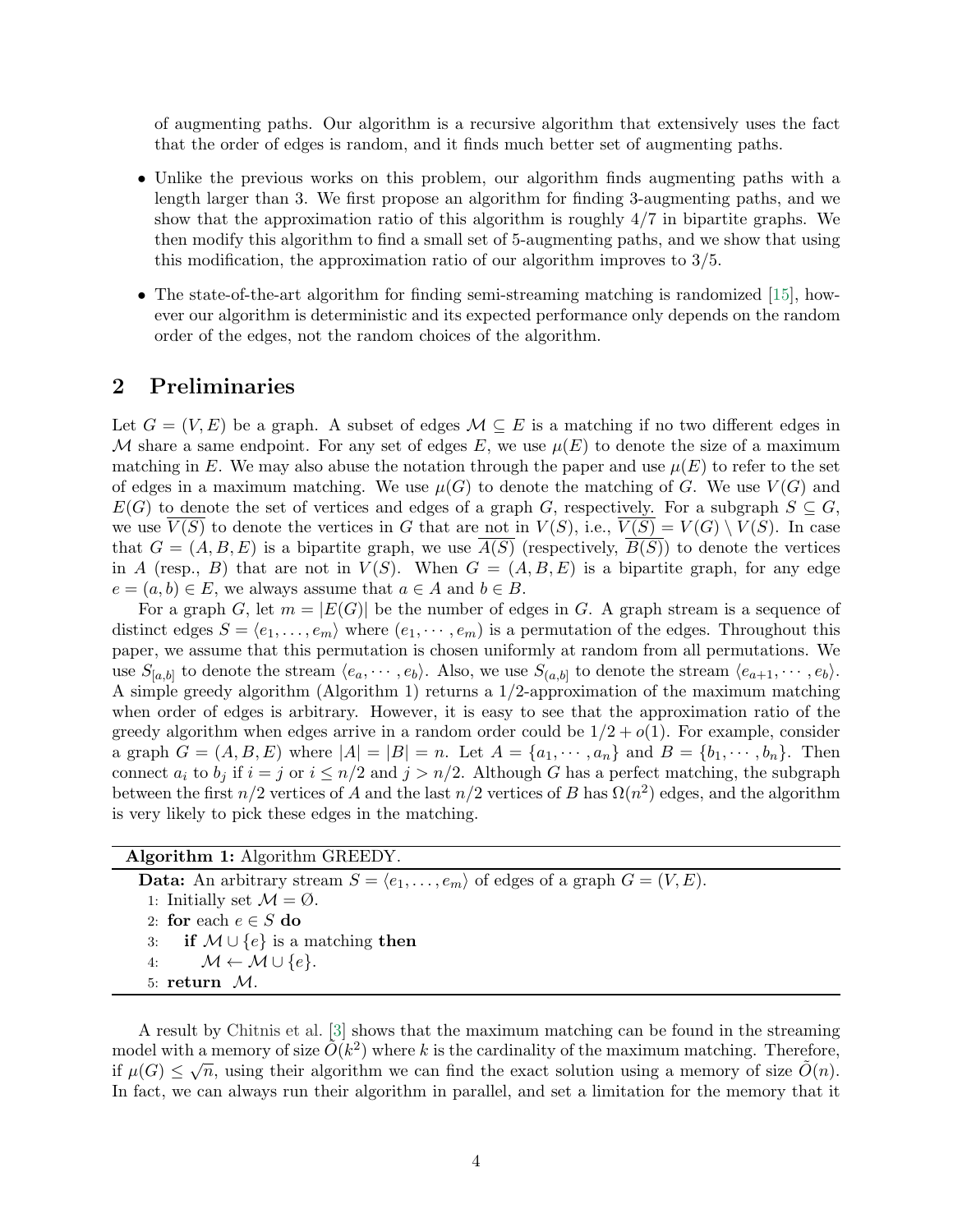uses, and if  $\mu(G)$  is small, this algorithm finds the exact solution. Therefore, throughout this paper we can assume that  $\mu(G) \geq \sqrt{n}$ .

In our analyses, we often use the Chernoff bound to prove concentration bounds (We refer the reader to [\[20\]](#page-25-2) for the an introduction to negative association and Chernoff bound).

**Theorem 2.1** (Chernoff bound). Given n negatively associated random variables  $X_1, \dots, X_n$  taking values in  $\{0,1\}$ , let X denote their sum. Then, for  $0 \le \delta \le 1$  we have

$$
\Pr\left[X \le (1 - \delta)\mathbb{E}[X]\right] \le \exp\left(-\frac{\delta^2 \mathbb{E}[X]}{2}\right)
$$

.

.

And,

$$
\Pr\left[X \ge (1+\delta)\mathbb{E}[X]\right] \le \exp\left(-\frac{\delta^2 \mathbb{E}[X]}{3}\right)
$$

# 3 Semi-Streaming Matching in Bipartite Graphs

Algorithm 2: Algorithm BIPARTITE-MATCHING for finding an approximate matching in bipartite graphs.

**Data:** A random order stream  $S = \langle e_1, \ldots, e_m \rangle$  of edges of a bipartite graph  $G = (A, B, E).$ 

- 1: Run GREEDY on the edges  $S_{[1,m/\log n]}$  to find a matching  $\mathcal{M}_0$ .
- 2: Run the following subroutines in parallel.
- 3: Subroutine 1:
- 4: Run BIPARTITE-AUG-PATH with the input of matching  $\mathcal{M}_0$  and the stream of edges  $e \in S_{(m/\log n,m]}$  such that exactly one of the endpoints of e is in  $V(\mathcal{M}_0)$ . Let T be the set of edges returned by BIPARTITE-AUG-PATH.
- 5: Subroutine 2:
- 6: Store all edges  $e \in S_{(m/\log n,m]}$  such that  $e \cap V(\mathcal{M}_0) = \emptyset$ . Let R be the set of these edges.
- <span id="page-4-0"></span>7: return  $\mu(\mathcal{M}_0 \cup T \cup R)$ .

In this section, we present our algorithm for finding an approximate matching in a random stream of edges. In our algorithm (formalized as in Algorithm [2\)](#page-4-0), we first pick a small fraction of edges and find an approximate matching of these edges using GREEDY algorithm. Specifically, we pick the first  $1/\log n$  fraction of the edges in the stream and we use GREEDY algorithm to find a matching  $\mathcal{M}_0$ . Let R be the set of edges in the remaining stream that do not interfere with any of edges in  $M_0$ . In the following lemma which is first proved in [\[9\]](#page-24-1), we show that w.h.p. the number of edges in R is  $O(n)$ . Therefore, we can store all of them in the memory.

<span id="page-4-1"></span>**Lemma 3.1.** Let  $G = (V, E)$  be a graph with n vertices and m edges, H be a subgraph in G, and  $S = \langle e_1, \dots, e_m \rangle$  be a random stream of edges of G. Let  $\mathcal{M}_0$  be the output of GREEDY on edges of  $S_{[1,\gamma\cdot m]}$  that are in H. Assume that  $\frac{1}{\log^{100} n} \leq \gamma \leq 1$ , then w.h.p.,

$$
|E(H \setminus V(\mathcal{M}_0))| = \tilde{O}\left(\frac{n}{\gamma}\right).
$$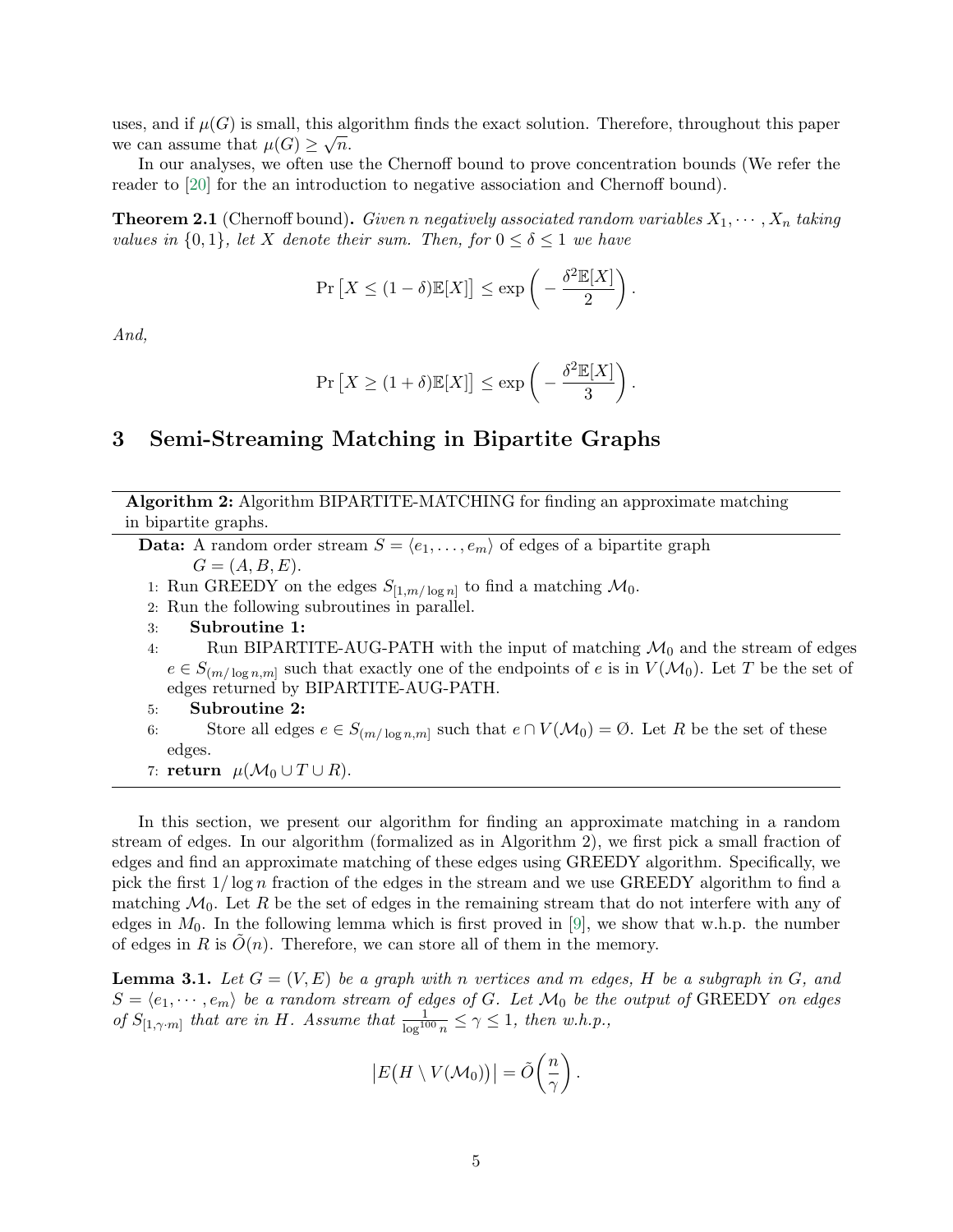**Proof.** Let  $m' = |E(H)|$  be the number of edges in H. If  $m' \leq n$ , then the lemma clearly holds. Otherwise assume that  $m' > n$ . We know that the expected number of edges of  $E(H)$  that are in  $S_{[1,\gamma,m]}$  is  $\gamma \cdot m'$ . By Chernoff bound, the probability that less than  $\gamma \cdot m'/2$  of these edges are in  $S_{[1,\gamma\cdot m]}$ , is at most

$$
\exp\bigg(-\frac{\gamma \cdot m'}{8}\bigg) \le \exp\bigg(-\frac{n}{100 \log^{100} n}\bigg)
$$

Which is less than  $n^{-15}$  for a large enough n. Therefore, with a probability of at least  $1 - n^{-15}$ , the greedy algorithm sees  $\gamma \cdot m'/2$  edges of H.

For a vertex v, Let  $p_i$  be the probability of the event that v is not matched using the first i edges in H and v has at least  $30 \log n / \gamma$  neighbors in H among unmatched vertices. We show that  $p_{\gamma m'/2} \leq n^{-15}$ . Therefore, by the union bound, the probability that at least one unmatched vertex has  $30 \log n/\gamma$  neighbors in  $H \setminus V(\mathcal{M}_0)$  is  $n^{-14}$ , and we can assume w.h.p. no such vertex exists, and it proves the lemma.

Consider the event that v is not matched by the first  $i - 1$  edges and it has  $d_i \geq 30 \log n / \gamma$ unmatched neighbors. In each step of GREEDY algorithm we pick a random edge, and we add it to our matching if it do not interfere with the matching edges. The probability that  $v$  remains unmatched in the step i is at most  $1 - d_i/(m'-i+1)$ . Since  $d_i \geq 30 \log n/\gamma$ , we have

$$
p_i \le p_{i-1} \left( 1 - \frac{30 \log n}{\gamma (m' - i + 1)} \right) \le p_{i-1} \left( 1 - \frac{30 \log n}{\gamma m'} \right).
$$

Therefore,

$$
p_{\gamma \cdot m'/2} \le \prod_{i=1}^{\gamma \cdot m'/2} \left(1 - \frac{30 \log n}{\gamma \cdot m'}\right) = \left(1 - \frac{30 \log n}{\gamma \cdot m'}\right)^{\gamma \cdot m'/2} \le e^{-15 \log n} = n^{-15}.
$$

According to the lemma above, the number of edges that do not interfere with any edge of  $\mathcal{M}_0$ is small and w.h.p. we can store all of them in a memory of  $O(n)$ . Let R be the set of these residual edges. Since edges in R are disjoint from edges in  $M_0$ , we can compute the maximum matching in R using any offline algorithm, and report  $M_0 \cup \mu(R)$  as a matching. In the following lemma we show when size of  $M_0$  is small, this approach gives us a good approximation of the maximum matching.

<span id="page-5-0"></span>**Lemma 3.2.** Given a graph  $G = (V, E)$ , and a matching M, let  $R = E(G \setminus V(\mathcal{M}))$  be the set of edges that do not interfere edges in M. If  $|M| = \alpha \mu(G)$ , then  $\mu(R) \ge (1 - 2\alpha)\mu(G)$  and  $|\mathcal{M} \cup \mu(R)| \geq (1-\alpha)\mu(G).$ 

**Proof.** Let  $\mathcal{M}^*$  be an arbitrary maximum matching in G. Let  $\mathcal{M}_1^*$  be the set of the edges in  $\mathcal{M}^*$ that do not interfere with the edges in  $M$ , i.e.,  $\mathcal{M}_1^* = \mathcal{M}^* \cap R$ , and let  $\mathcal{M}_2^* = \mathcal{M}^* \setminus \mathcal{M}_1^*$  be the set of edges in  $\mathcal{M}^*$  that are incident to  $V(\mathcal{M})$ . Since edges in  $\mathcal{M}_2^*$  are a matching and they each are incident to a vertex in  $V(\mathcal{M})$ , we have

<span id="page-5-1"></span>
$$
|\mathcal{M}_2^*| \le |V(\mathcal{M})| \,. \tag{1}
$$

Therefore,

$$
|V(M)| \leq 2|\mathcal{M}|.
$$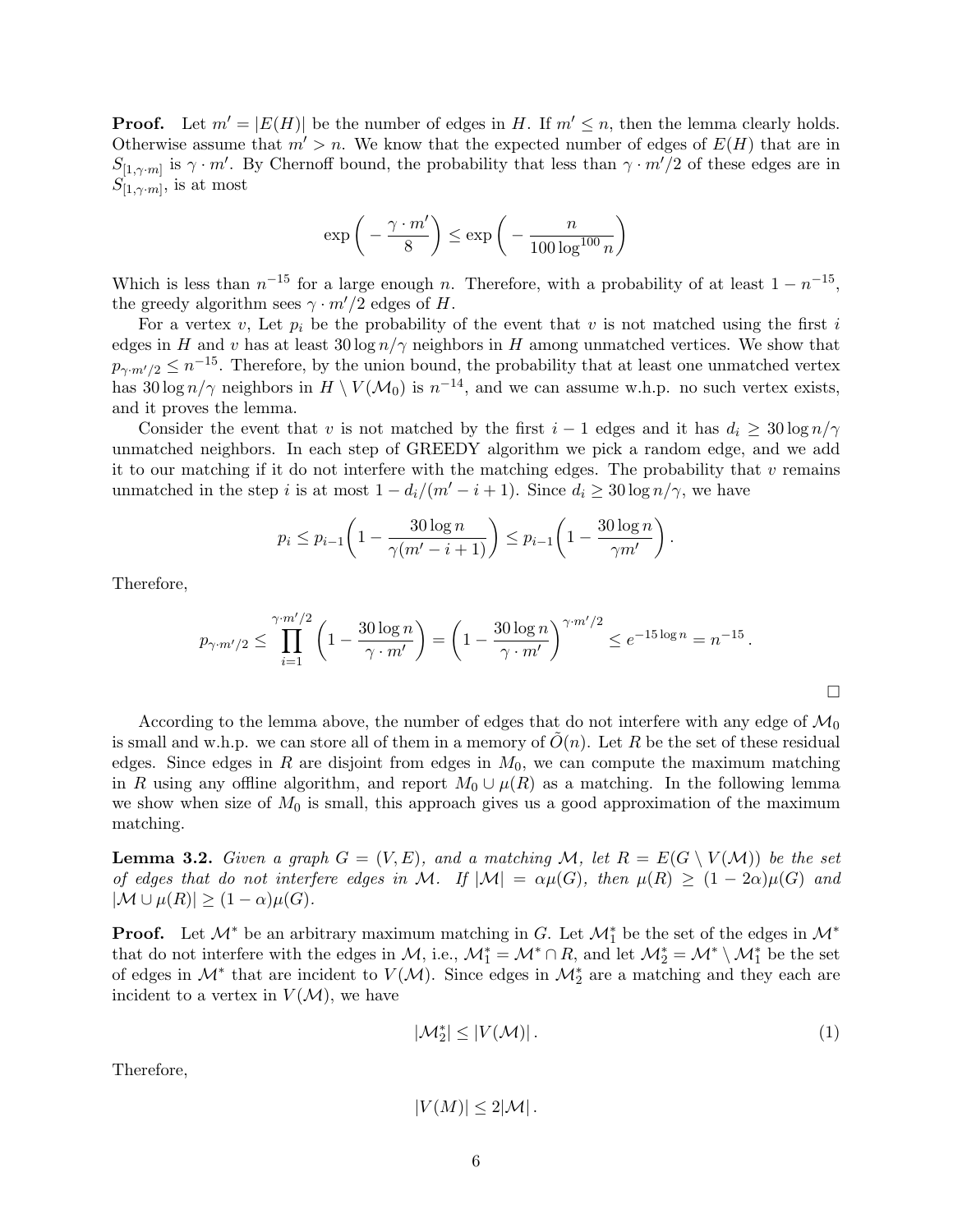This along with [\(1\)](#page-5-1) implies that

$$
|\mathcal{M}_2^*| \leq 2|\mathcal{M}| = 2\alpha \mu(G) \,.
$$

Therefore,

$$
|\mathcal{M}_{1}^{*}| = |\mathcal{M}^{*}| - |\mathcal{M}_{2}^{*}| = \mu(G) - |\mathcal{M}_{2}^{*}| \geq \mu(G)(1 - 2\alpha).
$$

Note that  $\mu(R)$  is the maximum matching in  $G\setminus V(M)$ , and all of the edges in  $\mathcal{M}_1^*$  are in  $G\setminus V(M)$ . Therefore,

<span id="page-6-0"></span>
$$
\mu(R) \ge |\mathcal{M}_1^*| \ge \mu(G)(1 - 2\alpha). \tag{2}
$$

It implies,

$$
|\mathcal{M} \cup \mu(R)| = |\mathcal{M}| + |\mu(R)|
$$
  
\n
$$
\geq |\mathcal{M}| + \mu(G)(1 - 2\alpha)
$$
  
\n
$$
= \alpha \mu(G) + \mu(G)(1 - 2\alpha)
$$
  
\n
$$
= \mu(G)(1 - \alpha),
$$
  
\nSince  $|\mathcal{M}| = \alpha \mu(G).$ 

which proves the lemma.  $\Box$ 

The mentioned lemma shows that if in our algorithm the size of the matching  $\mathcal{M}_0$  is very small, then we can find a good approximate of the maximum matching by finding  $\mu(R)$ . Also, if size of the matching  $\mathcal{M}_0$  is very large, we already have a large matching. Therefore, the hard case is when size of the  $\mathcal{M}_0$  is neither too small nor too large. In this case the algorithm calls BIPARTITE-AUG-PATH. Suppose that  $E'$  is the set of edges in the remaining stream. The algorithm finds a set 3-augmenting paths and returns a set of edges  $T$  that are candidate edges for 3-augmenting paths. The algorithm BIPARTITE-AUG-PATH guarantees to return a set of edges T such that  $\mu(T \cup R) \geq (\frac{4}{7} - o(1))\mu(E')$ . We claim that w.h.p.  $\mu(E') \geq (1 - o(1))\mu(G)$ , and this immediately implies that  $\mu(T \cup R) \ge (\frac{4}{7} - o(1))\mu(G)$ . We later improve the bound to  $(\frac{3}{5} - o(1))\mu(G)$ in Subsection [3.2.](#page-14-0)

To show that  $\mu(E') \geq (1 - o(1))\mu(G)$ , fix an arbitrary maximum matching  $\mathcal{M}^*$  in G. Each edge  $e \in \mathcal{M}^*$  is in the last  $(1 - 1/\log n)$  fraction of the edges with the probability of  $(1 - 1/\log n)$ . Thus, e is in E' with the probability of  $(1 - 1/\log n)$ . Therefore, the expected number of edges from  $\mathcal{M}^*$  that are in E' is  $\mu(G)(1-1/\log n)$ . By Chernoff bound the probability that more than  $2/\log n$  fraction of these edges are in the first  $1/\log n$  fraction of the stream is bounded by

$$
\exp\left(-\frac{|\mathcal{M}^*|}{3 \cdot \log n}\right) \le \exp\left(-\frac{\sqrt{n}}{3 \log n}\right).
$$
 Since  $\mu(G) \ge \sqrt{n}$ .

For a large enough n, we have  $\sqrt{n}/(3\log n) \ge 10\log n$ . Therefore, the probability above is bounded by  $\exp(-10\log n) = n^{-10}$ . Therefore, w.h.p. the size of the maximum matching in the remaining stream is at least  $\mu(G)(1 - 2/\log n) = \mu(G)(1 - o(1)).$ 

#### 3.1 Finding 3-augmenting paths

In this section we explain our algorithm for finding 3-augmenting paths. Suppose that we are given a graph  $G = (A, B, E)$  and a matching  $\mathcal{M}_0$  in G. Let R be the set of edges that do not interfere with any of edges in  $\mathcal{M}_0$ . Algorithm BIPARTITE-AUG-PATH finds a set of 3augmenting paths and returns a set T of the candidate edges for augmenting  $\mathcal{M}_0$  such that w.h.p.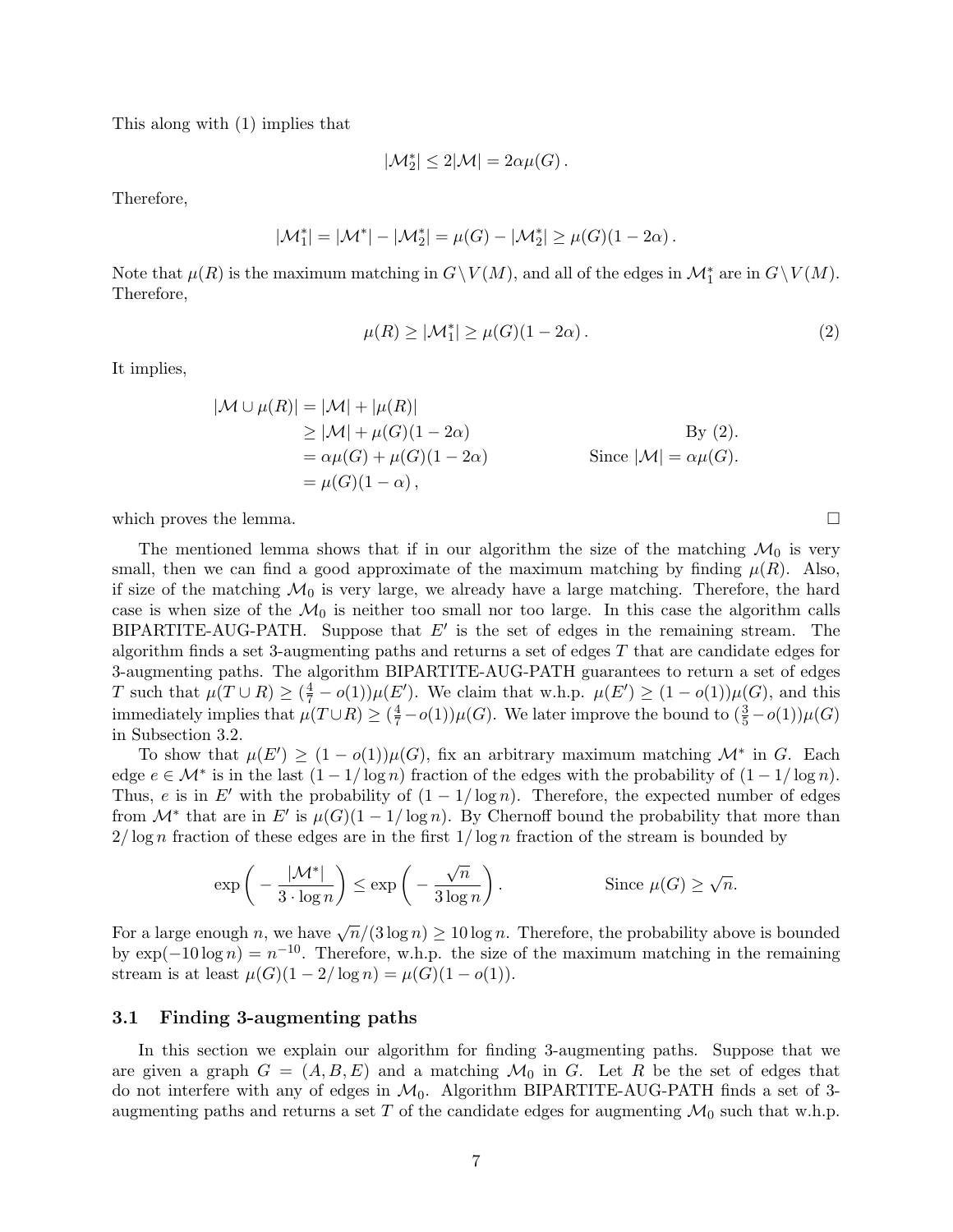### Algorithm 3: BIPARTITE-AUG-PATH Algorithm for augmenting a matching using 3 augmenting paths.

**Data:** A random order stream  $S = \langle e_1, \ldots, e_m \rangle$  of edges of a bipartite graph

 $G = (A, B, E)$ , and a maximal matching  $\mathcal{M}_0$ .

1: Set  $\tau = \frac{1}{100 \log^3 n}$ . 2: Run the following subroutines in parallel. 3: Subroutine 1: 4: Run GREEDY to find a matching  $P_1$  on the set of edges  $(a, b) \in S_{[1,m \cdot \tau]}$  such that  $a \in A(\mathcal{M}_0)$  and  $b \notin B(\mathcal{M}_0)$ . 5: Let  $\mathcal{M}_P = \{e \in \mathcal{M}_0 | e \cap V(P_1) \neq \emptyset\}$  be the set of edges in  $\mathcal{M}_0$  that are incident to the edges in  $P_1$ . 6: Run GREEDY to find a matching  $P_2$  on the set of edges  $(a, b) \in S_{(m \cdot \tau, 2m \cdot \tau]}$  such that  $a \notin A(\mathcal{M}_0)$  and  $b \in B(\mathcal{M}_P)$ . 7: Subroutine 2: 8: Run GREEDY to find a matching  $Q_1$  on the set of edges  $(a, b) \in S_{[1,m \cdot \tau]}$  such that  $a \notin A(\mathcal{M}_0)$  and  $b \in B(\mathcal{M}_0)$ . 9: Let  $\mathcal{M}_Q = \{e \in \mathcal{M}_0 | e \cap V(Q_1) \neq \emptyset\}$  be the set of edges in  $\mathcal{M}_0$  that are incident to the edges in  $Q_1$ . 10: Run GREEDY to find a matching  $Q_2$  on the set of edges  $(a, b) \in S_{(m \cdot \tau, 2m \cdot \tau]}$  such that  $a \in A(\mathcal{M}_Q)$  and  $b \notin B(\mathcal{M}_0)$ .

11:

12: if  $|P_2| \ge |\mathcal{M}_0|/\log n$  or  $|Q_2| \ge |\mathcal{M}_0|/\log n$ ;  $\qquad \qquad //$  W.l.o.g., assume  $|P_2| \ge |\mathcal{M}_0|/\log n$ .

1 then

- 13: Let U be maximum 3-augmenting paths for  $\mathcal{M}_0$  using the edges  $P_1$  and  $P_2$ .
- 14: Let T be the output of BIPARTITE-AUG-PATH with the input of matching  $\mathcal{M}_0 \Delta U$ , and the stream of edges  $S_{(2m\cdot\tau,m]}$ .
- 15: **return**  $T \cup \mathcal{M}_0$ .

#### 16: else

- 17: Run the following subroutines in parallel.
- 18: Subroutine 3:
- 19: Store all edges  $e = (a, b) \in S_{(2m \cdot \tau, m]}$  such that  $a \notin A(\mathcal{M}_0)$  and  $b \in B(\mathcal{M}_P)$  and  $e \cap V(P_2) = \emptyset$ . Let  $R_1$  be the set of these edges.

### 20: Subroutine 4:

```
21: Store all edges e = (a, b) \in S_{(2m \cdot \tau, m]} such that a \in A(\mathcal{M}_Q) and b \notin B(\mathcal{M}_0) and
       e \cap V(Q_2) = \emptyset. Let R_2 be the set of these edges.
```

```
22: Subroutine 5:
```

```
23: Store all edges e = (a, b) \in S_{(2m \cdot \tau, m]} such that a \in A(\mathcal{M}_0) and b \notin B(\mathcal{M}_0) and
       e \cap V(P_1) = \emptyset. Let R_3 be the set of these edges.
```
# 24: Subroutine 6:

25: Store all edges  $e = (a, b) \in S_{(2m \cdot \tau, m]}$  such that  $a \notin A(\mathcal{M}_0)$  and  $b \in B(\mathcal{M}_0)$  and  $e \cap V(Q_1) = \emptyset$ . Let  $R_4$  be the set of these edges.

```
26:
```

```
27: Let T be \mathcal{M}_0 \cup P_1 \cup P_2 \cup Q_1 \cup Q_2 \cup R_1 \cup \cdots \cup R_4.
```
<span id="page-7-0"></span>28: return T.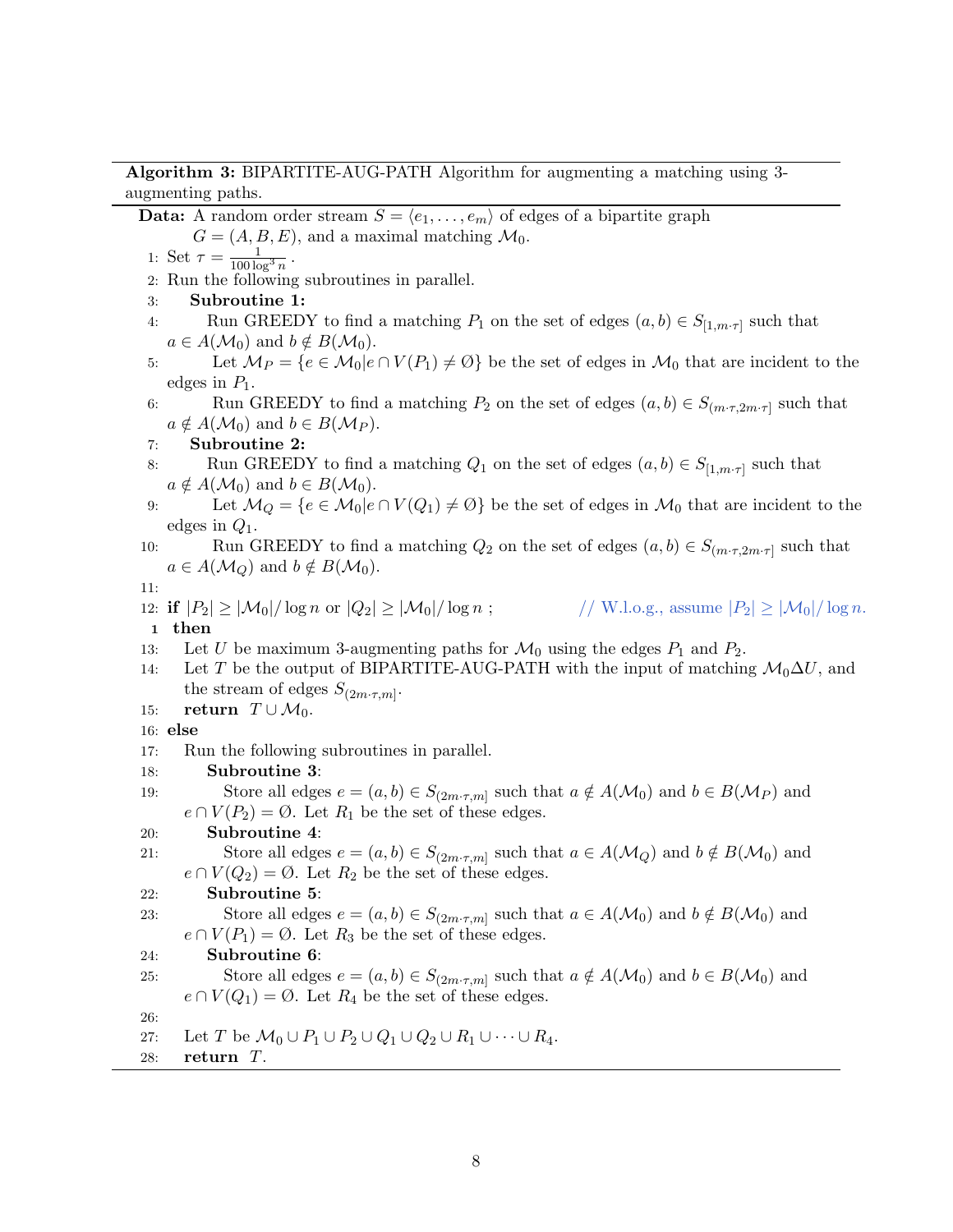$\mu(T \cup R) \geq (\frac{4}{7} - o(1)) \mu(G)$ . From the algorithm BIPARTITE-MATCHING we know that w.h.p. the number of edges in R is  $O(n)$  and we can store all of them in the memory. Therefore, we can find the matching  $\mu(T \cup R)$ , and in fact, get a 4/7 –  $o(1)$  approximation of the maximum matching.

In order to demonstrate the intuition behind our algorithm, we first describe the algorithm when  $\mathcal{M}_0$  is a maximal matching. Since  $\mathcal{M}_0$  is maximal, we have  $|\mathcal{M}_0| \geq \mu(G)/2$ . For the sake of simplicity, we only consider the case that seems to be the worst case and we assume that the size of  $|\mathcal{M}_0|$  is exactly  $\mu(G)/2$ , i.e.,  $|\mathcal{M}_0| = \mu(G)/2$ . We show that Algorithm BIPARTITE-AUG-PATH finds a set of 3-augmenting paths such that by swapping the edges along these augmenting paths, we can get w.h.p. a matching  $\mathcal{M}_1$  with the size of at least  $(\frac{2}{3} - o(1))\mu(G)$ . Since  $M_0$  is maximal and its size is  $\mu(G)/2$ , each edge in  $M_0$  is part of a disjoint 3-augmenting path. Therefore there exist a perfect matching between the matched vertices of part  $A$  (resp.,  $B$ ) and unmatched vertices in B (resp., A). Let use  $G_U$  to denote the induced subgraph between the matched vertices in A and unmatched vertices in B. Then, we know that the size of the maximum matching in  $G_U$  is  $|\mathcal{M}_0|$ , i.e.,  $\mu(G_U) = |\mathcal{M}_0|$ . Similarly, we define  $G_L$  to be the induced subgraph graph between matched vertices in B and unmatched vertices in A. Using a similar argument we have  $\mu(G_L) = |\mathcal{M}_0|$ .

Simply finding a matching in  $G_U$  and  $G_L$  is not enough for finding 3-augmenting paths. For example, suppose we use GREEDY algorithm to find a matching in  $G_U$  and  $G_L$ . Since the approximation ratio of the greedy algorithm is  $1/2$ , it is possible that the greedy algorithm returns a matching of size  $|M_0|/2$  in both  $G_U$  and  $G_L$ . The worst case scenario is when for each edge  $e \in \mathcal{M}_0$ , at most one of its endpoints is covered by these two matchings. In this case, we cannot find any 3-augmenting path for the edges in  $\mathcal{M}_0$ . This example shows that finding 3-augmenting paths is by nature harder than finding a matching between matched and unmatched vertices.

Suppose that we want to find a 3-augmenting path for some edge  $e \in \mathcal{M}_0$ . Then, we should find a path  $(e_U, e, e_L)$  in the graph where  $e_U \in E(G_U)$  and  $e_L \in E(G_L)$ . We refer to  $e_U$  as a upper wing and we refer to  $e_L$  as a *lower wing*. Let  $\tau = \frac{1}{100 \log^3 n}$  $\tau = \frac{1}{100 \log^3 n}$  $\tau = \frac{1}{100 \log^3 n}$  be a very small number. Algorithm 3 first finds a matching  $P_1$  (respectively,  $Q_1$ ) in  $G_U$  (resp.,  $G_L$ ) using the  $\tau$  fraction of the edges which is only a small portion of all edges. Consider an edge  $e = (a, b) \in M_0$  such that a is matched by  $P_1$ . Then, the matching edge in  $P_1$  is an upper wing for e. If we match the other end of e, i.e., vertex b, to one of the vertices in  $A(G_L)$ , then we have a lower wing and we can find a 3-augmenting path for e and increase the size of the matching. Let  $\mathcal{M}_P = \{e \in \mathcal{M}_0 | e \cap P_1 \neq \emptyset\}$  be the matching edges in  $\mathcal{M}_0$  that are incident to the edges in  $P_1$ . In order to find 3-augmenting paths, we use another  $\tau$  fraction of the edges to match the vertices in  $B(\mathcal{M}_P)$  to the vertices in  $A(G_L)$ . Let  $P_2$ be the result of GREEDY algorithm to find this matching. We can use edges in  $P_1$  and  $P_2$  to find  $\min\{|P_1|, |P_2|\}=|P_2|$ , 3-augmenting paths for  $\mathcal{M}_0$ .

Consider the case that  $|P_2| \geq |\mathcal{M}_0|/\log n$ . In this case we can find  $|\mathcal{M}_0|/\log n$  disjoint 3-augmenting paths. Therefore, we can increase the size of  $\mathcal{M}_0$  by a multiplicative factor of  $(1 + 1/\log n)$  by swapping the edges along these augmenting paths. Therefore, our algorithm can increase the size of  $\mathcal{M}_0$  by a factor of  $(1 + 1/\log n)$  using only  $2\tau \le \frac{1}{50 \log^3 n}$  fraction of the edges which is a very small portion of all edges. In this case we increase the size of  $\mathcal{M}_0$  and recursively call the algorithm to increase the size of the new matching. Since the size of  $\mathcal{M}_0$  will increase by a factor of  $(1 + 1/\log n)$  by each recursive call and initially the size of our matching is at least  $\mu(G)/2$ , the maximum number of recursive calls is bounded by  $\log_{1+\log n} 2 \le \log n$ . Eventually, our algorithm reaches a state such that  $|P_2| < |\mathcal{M}_0|/\log n$  and at this point the algorithm has seen at the at most  $2\tau \cdot \log n = \frac{1}{50 \log^2 n}$  fraction of the edges which is still very small. Therefore, we can assume that the size of  $P_2$  (similarly,  $Q_2$ ) is at most  $|\mathcal{M}_0|/\log n = o(|\mathcal{M}_0|)$ .

Consider the case that the size of  $P_1$  is large. In this case, the greedy algorithm had returned a matching of size  $|P_2| = o(|\mathcal{M}_0|) = o(|P_1|)$  between the vertices  $B(\mathcal{M}_P)$  and  $A(G_L)$  which is very small. Roughly speaking, almost all of the vertices in  $B(\mathcal{M}_P)$  and  $A(G_L)$  are remained unmatched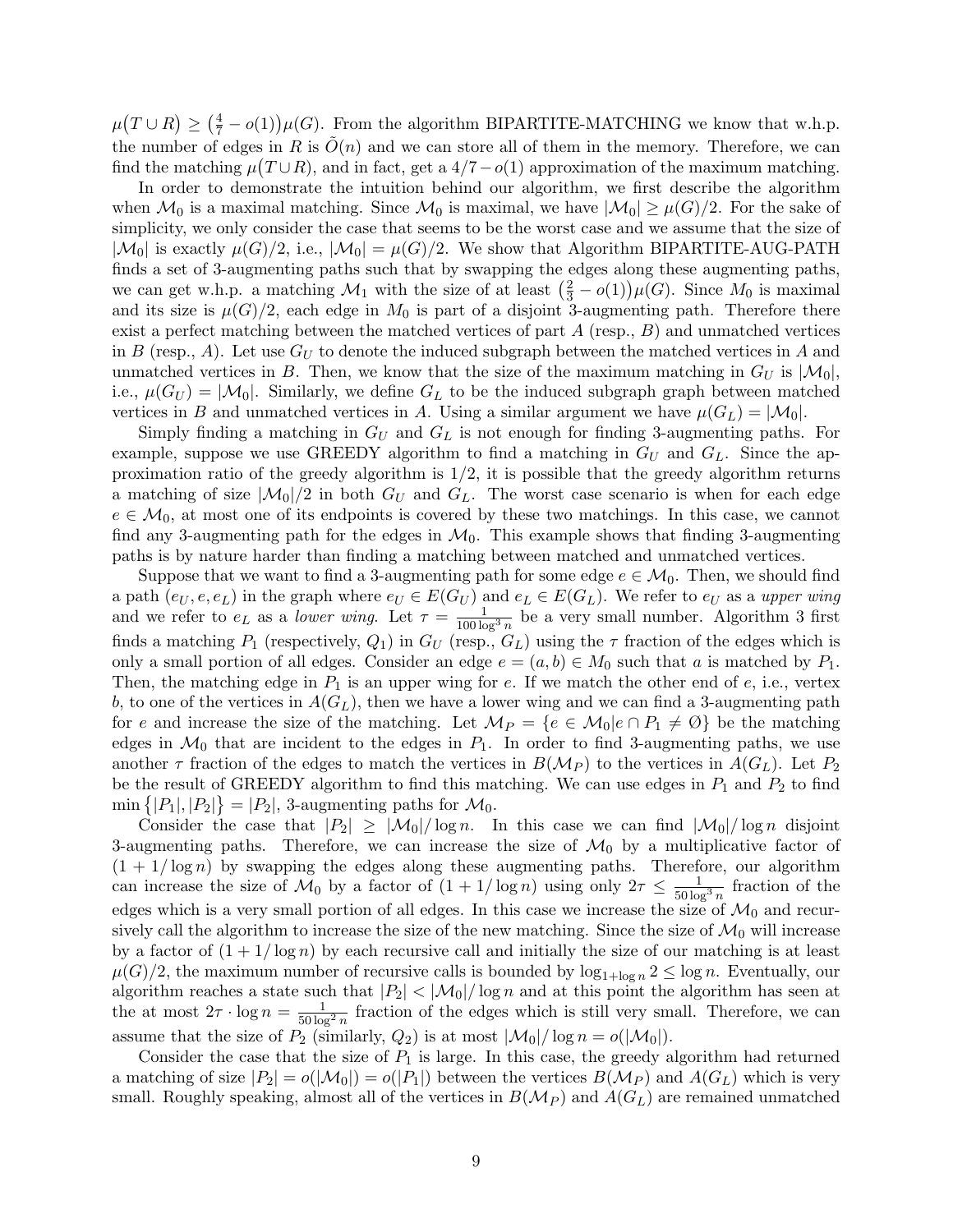using the greedy algorithm. Lemma [3.1](#page-4-1) implies that w.h.p. the number of edges between the vertices  $B(M_P)$  and  $A(G_L)$  that do not interfere with the edges in  $P_2$  is bounded by  $O(n)$  and we can store all of them in the memory. Recall that there exists a perfect matching in  $G_L$ . Therefore, the size of the maximum matching between  $B(M_P)$  and  $A(G_L)$  is  $|P_1|$  and at most  $2|P_2|$  edges of them interfere with the vertices in  $V(P_2)$ . Since we can store all edges between  $B(M_P)$  and  $A(G_L)$ that are not incident to the vertices in  $V(P_2)$ , we can find a matching of size

$$
|P_1| - 2|P_2| = |P_1|(1 - o(1)),
$$

between  $B(\mathcal{M}_P)$  and  $A(G_L)$ . Thus, we can find  $|P_1|(1 - o(1))$  augmenting paths for  $|\mathcal{M}_0|$  and increase the size of the matching. If  $|P_1| \geq |\mathcal{M}_0|/3$ , then the size of the matching returned by our algorithm is at least

$$
|\mathcal{M}_0| + |P_1| (1 - o(1)) \ge |\mathcal{M}_0| (1 + 1/3 - o(1))
$$
  
\n
$$
\ge \frac{\mu(G)}{2} (1 + 1/3 - o(1))
$$
 Since  $M_0$  is a maximal matching.  
\n
$$
= (2/3 - o(1)) \mu(G),
$$

which is the desired approximation ratio.

The remaining case is when  $|P_1|$  <  $|\mathcal{M}_0|/3$ . Recall that  $P_1$  is the result of the running the greedy algorithm in order to find a matching in  $G_U$ . Lemma [3.1](#page-4-1) implies that w.h.p. the number of edges in  $G_U \setminus V(P_1)$  is  $O(n)$  and we can store all of them in the memory. Let R' be the set of these edges. By Lemma [3.2](#page-5-0) we know that

$$
|P_1 \cup \mu(R')| \ge \mu(G_U) - |P_1|
$$
  
=  $|\mathcal{M}_0| - |P_1|$   
 $\ge \frac{2|\mathcal{M}_0|}{3}$ . Since  $|P_1| < |\mathcal{M}_0|/3$ .

Therefore, the algorithm can find a matching of size  $2|\mathcal{M}_0|/3$  in  $G_U$ . Using a similar argument about  $Q_1$ , we can say that the algorithm finds a matching of size at least  $2|\mathcal{M}_0|/3$  in  $G_L$ . Therefore, the number of edges in  $\mathcal{M}_0$  that are covered by both of these matchings is at least

$$
\frac{2|\mathcal{M}_0|}{3} + \frac{2|\mathcal{M}_0|}{3} - |\mathcal{M}_0| = \frac{|\mathcal{M}_0|}{3}.
$$

As the result, the algorithm can find  $|M_0|/3$  augmenting paths. By applying these augmenting paths, we get a matching of size at least

$$
|\mathcal{M}_0|(1+1/3) \ge \frac{\mu(G)}{2}(1+1/3)
$$
 Since  $M_0$  is a maximal matching.  
=  $(2/3)\mu(G)$ ,

which is the desired approximation ratio. Roughly speaking, this shows that our algorithm has an acceptable approximation ratio when  $\mathcal{M}_0$  is maximal. In the following theorem, we demonstrate the performance of our algorithm giving any matching  $\mathcal{M}_0$ .

**Theorem 3.3.** Given a bipartite graph  $G = (A, B, E)$  with n vertices and a matching  $\mathcal{M}_0$ . Algorithm BIPARTITE-AUG-PATH returns a set of edges T such that  $\mathcal{M}_0 \subseteq T$  and w.h.p. in n, we have  $|T| = \tilde{O}(n)$  and  $\mu(T \cup R) \geq (\frac{4}{7} - o(1))\mu(G)$  where  $R = E(G \setminus V(\mathcal{M}_0))$  is the set of edges in G that do not interfere with the edges in  $\mathcal{M}_0$ .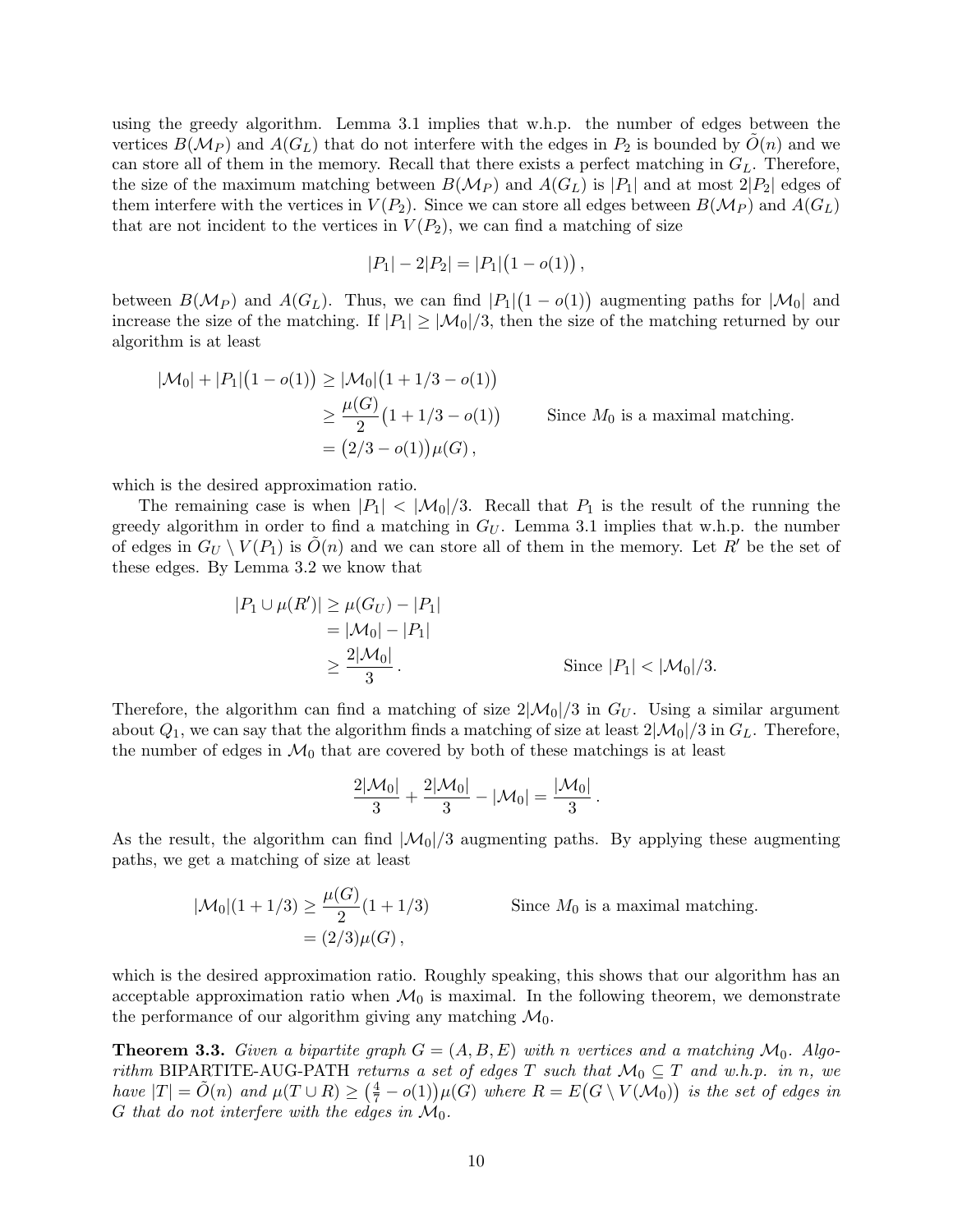**Proof.** Consider an arbitrary maximum matching  $\mathcal{M}^*$  in G. Let  $\mathcal{M}_1^*$  be the set of edges in  $\mathcal{M}^*$ that are incident to the edges in  $\mathcal{M}_0$ , and  $\mathcal{M}_2^* = \mathcal{M}^* \setminus \mathcal{M}_1^*$  be the set of other edges.  $\mathcal{M}_1^*$  and  $\mathcal{M}_2^*$ partition the edges in  $\mathcal{M}^*$ . Therefore, we have

$$
|\mathcal{M}_1^*| + |\mathcal{M}_2^*| = |\mathcal{M}^*| = \mu(G).
$$
 (3)

For every edge in  $\mathcal{M}_1^*$ , at least one of its endpoints is in  $V(\mathcal{M}_0)$ . Therefore,

<span id="page-10-1"></span><span id="page-10-0"></span>
$$
|\mathcal{M}_1^*| \le 2|\mathcal{M}_0| \,. \tag{4}
$$

We claim that  $|\mathcal{M}_0| \leq |\mathcal{M}_1^*|$ . Since edges in  $\mathcal{M}_2^*$  do not interfere with the edges in  $\mathcal{M}_0$ , edges in  $M_0 \cup M_2^*$  are a matching in the graph. Recall that  $M^*$  is a maximum matching in G. Since  $\mathcal{M}_0 \cup \mathcal{M}_2^*$  is a matching we have

$$
|\mathcal{M}_0| + |\mathcal{M}_2^*| \le |\mathcal{M}^*|
$$
  
\n
$$
\Rightarrow |\mathcal{M}_0| + |\mathcal{M}_2^*| \le |\mathcal{M}_1^*| + |\mathcal{M}_2^*|
$$
  
\n
$$
\Rightarrow |\mathcal{M}_0| \le |\mathcal{M}_1^*|.
$$
  
\nBy (3).

This along with [\(4\)](#page-10-1) implies that  $|\mathcal{M}_0| = (1/2 + \delta)|\mathcal{M}_1^*|$  where  $0 \le \delta \le 1/2$ . Suppose that  $|\mathcal{M}_1^*| = \alpha \mu(G)$ . Considering the matching  $\mathcal{M}_0 \cup \mu(R)$ , we have

$$
|\mathcal{M}_0 \cup \mu(R)| \ge |\mathcal{M}_0| + \mu(R)
$$
  
\n
$$
\ge |\mathcal{M}_0| + |\mathcal{M}_2^*|
$$
  
\n
$$
= |\mathcal{M}_0| + (1 - \alpha)\mu(G)
$$
  
\n
$$
= (1/2 + \delta)|\mathcal{M}_1^*| + (1 - \alpha)\mu(G)
$$
  
\n
$$
= (1/2 + \delta)\alpha\mu(G) + (1 - \alpha)\mu(G)
$$
  
\n
$$
= \mu(G)(1 - \alpha/2 + \alpha\delta).
$$
  
\nSince  $|\mathcal{M}_1^*| = \alpha\mu(G).$   
\nSince  $|\mathcal{M}_1^*| = \alpha\mu(G).$ 

Therefore, if  $\alpha/2 - \alpha \delta \leq \frac{3}{7}$  $\frac{3}{7}$ , we have

$$
|\mathcal{M}_0 \cup \mu(R)| \ge \mu(G)(1 - \alpha/2 + \alpha\delta) \ge \frac{4}{7}\mu(G).
$$

Since  $\mathcal{M}_0 \subseteq T$ , in the set T returned by the algorithm we have  $\mu(T \cup R) \geq \frac{4}{7}$  $\frac{4}{7}\mu(G)$  which is the desired bound. Therefore, for the rest of the proof we can assume that

<span id="page-10-3"></span><span id="page-10-2"></span>
$$
\alpha/2 - \alpha \delta \ge \frac{3}{7} \,. \tag{5}
$$

This also implies that  $\alpha/2 + \alpha\delta \leq \frac{4}{7}$  $\frac{4}{7}$ , since

$$
\alpha/2 + \alpha\delta = \alpha - (\alpha/2 - \alpha\delta)
$$
  
\n
$$
\leq 1 - (\alpha/2 - \alpha\delta)
$$
  
\n
$$
\leq 4/7.
$$
  
\nSince  $\alpha \leq 1$ .  
\nBy (5).  
\n(6)

We use  $G_U$  to denote the induced subgraph between the matched vertices in A and unmatched vertices in B, i.e.,  $G_U$  is the induced subgraph between the vertices  $A(\mathcal{M}_0)$  and  $B(\mathcal{M}_0)$ . We also use  $G_L$  to denote the induced subgraph between the matched vertices in B and unmatched vertices in A. In order to find 3-augmenting paths for the edges in  $\mathcal{M}_0$ , the algorithm should find upper wings from  $G_U$  and lower wings from  $G_L$ . Let  $\tau = \frac{1}{100 \log^3 n}$ , the algorithm uses  $\tau$  fraction of the edges and runs GREEDY algorithm to find a matching  $P_1$  (respectively,  $Q_1$ ) in  $G_U$  (resp.,  $G_L$ ). Let  $E' \subseteq E$  be the set of edges in E that are incident to the vertices in  $V(\mathcal{M}_0)$ .  $\mathcal{M}_1^*$  is a matching using the in E'. Therefore,  $\mu(E') \geq |\mathcal{M}_{1}^{*}|$ . The following claim shows that there exists a matching of size at least  $(1/2 - \delta)|\mathcal{M}_1^*|$  in both  $G_U$  and  $G_L$ . The proof is deferred to Appendix [A.](#page-26-0)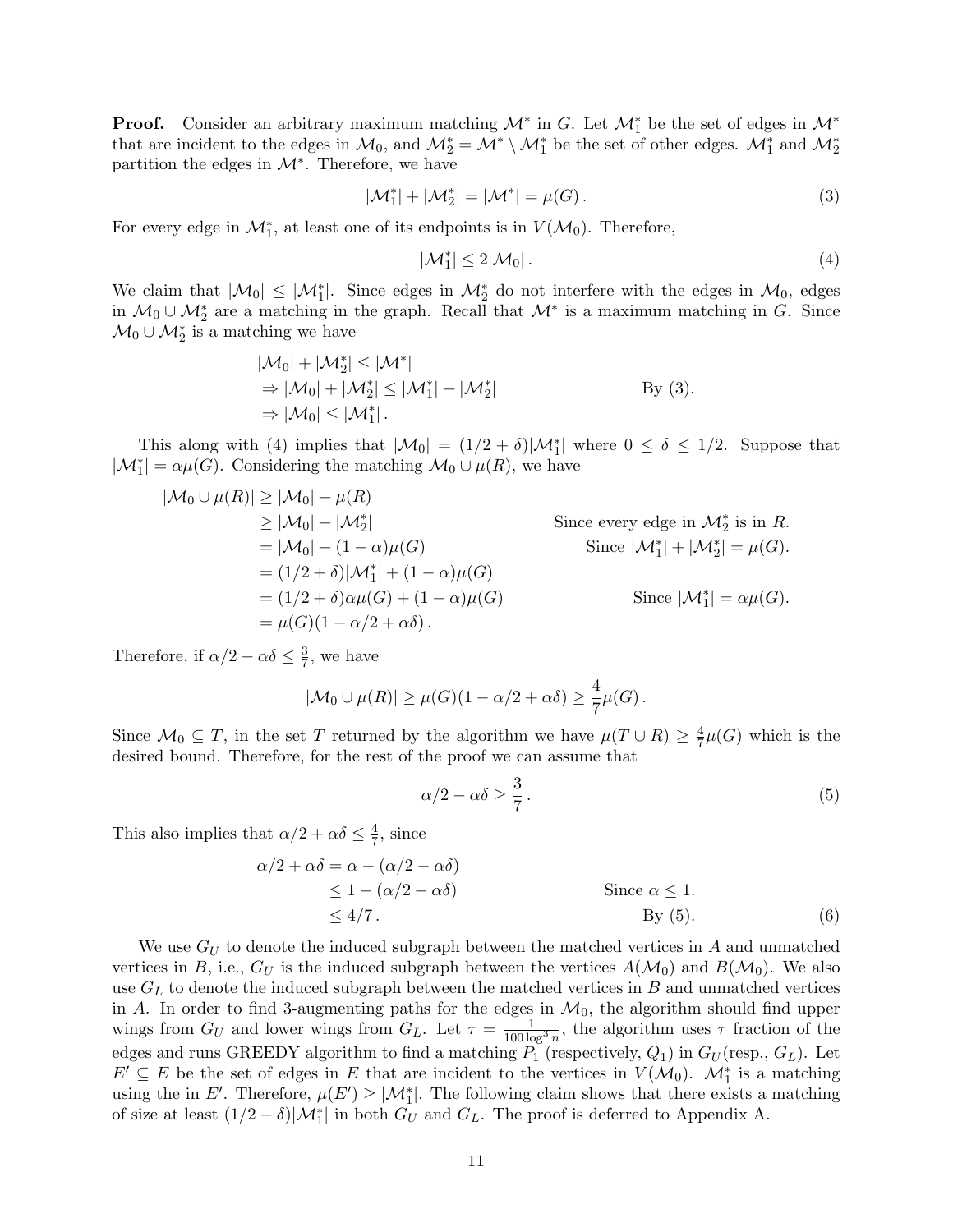<span id="page-11-0"></span>**Claim 3.4.** Given a bipartite graph  $G = (A, B, E)$  and a maximal matching M, suppose that  $|\mathcal{M}| = (1/2 + \delta)\mu(G)$  where  $0 \le \delta \le 1/2$ , then there exists a matching of size at least  $(1/2 - \delta)\mu(G)$ between vertices  $A(\mathcal{M})$  and  $B(\mathcal{M})$  and also between vertices  $B(\mathcal{M})$  and  $A(\mathcal{M})$ .

The algorithm uses a small fraction of edges to find matchings  $P_1$  and  $Q_1$ . Let  $M_P$  be the edges in  $M_0$  that are incident to the edges in  $P_1$ . Specifically,  $M_P = \{e \in M_0 | e \cap V(P_1) \neq \emptyset\}$ . Each edge in  $\mathcal{M}_P$  is matched by the matching  $P_1$ . Therefore, we have an upper wing for every edge in  $\mathcal{M}_P$ . If we can find lower wings for these edges, then we have found 3-augmenting paths for these edges, and we can increase the size of the matching. In order to find lower wings, the algorithm in (Subroutine 1) uses another  $\tau$  fraction of the edges and calls the greedy algorithm to match vertices in  $B(\mathcal{M}_P)$  to the vertices in  $A(G_L)$ . Let  $P_2$  be the result of this matching. We can use edges in  $P_1$ and  $P_2$  to find min  $\{|P_1|, |P_2|\} = |P_2|$ , 3-augmenting paths for  $\mathcal{M}_0$ . If  $|P_2| \ge (1/\log n)|\mathcal{M}_0|$ , then by switching the edges along the augmenting paths, we can increase the size of  $\mathcal{M}_0$  by a factor of  $(1 + 1/\log n)$ . In this case, the algorithm increases the size of  $\mathcal{M}_0$  and recursively calls itself with the new matching. Let t be the number of recursive calls. Since the size of matching  $\mathcal{M}_0$  is always bounded by  $\mu(G)$ , we have

$$
\left(1 + \frac{1}{\log n}\right)^t \le \mu(G) \le n.
$$

Thus, t is at most  $\log_{1+1/\log n} n$  which is at most  $2\log^2 n$  for a large enough n. By the end of all recursive calls the algorithm has only used  $t \cdot 2\tau \cdot m \leq m/(25 \log n)$  edges which is only a small fraction of all edges. After at most  $t$  recursive calls, the algorithm reaches a state where  $|P_2| < |\mathcal{M}_0|/\log n$ . At this point the algorithm has used at most  $1/(25 \log n)$  fraction of the edges. We argue that ignoring this small fraction of the edges does not affect the size of the maximum matching. Since edges arrive in a uniformly random order, for each edge in  $\mathcal{M}^*$  the probability that this edge is within the first  $1/(25 \log n)$  fraction of the edges is  $1/(25 \log n)$ . Hence, the expected number of edges in  $\mathcal{M}^*$  that are in the first  $1/(25 \log n)$  fraction of the edges is  $|\mathcal{M}^*|/(25 \log n)$ . By Chernoff bound the probability that more than  $2|\mathcal{M}^*|/(25 \log n)$  of these edges are in the first  $1/(25 \log n)$  fraction of the edges is bounded by

$$
\exp\left(-\frac{|\mathcal{M}^*|}{3 \cdot 25 \log n}\right)
$$
  

$$
\leq \exp\left(-\frac{\sqrt{n}}{75 \log n}\right).
$$
 Since  $\mu(G) \geq \sqrt{n}$ .

For a large enough n, we have  $\sqrt{n}/(75 \log n) \ge 10 \log n$ . Therefore, the probability above is bounded by  $\exp(-10 \log n) = n^{-10}$  for a large enough n. Therefore, w.h.p. the size of the maximum matching in the remaining stream is at least

$$
|\mathcal{M}^*| \left(1 - \frac{2}{25 \log n}\right) = \mu(G) \left(1 - \frac{2}{25 \log n}\right) = \mu(G) \left(1 - o(1)\right).
$$

Thus, the recursive calls of the algorithm does not change the size of the matching, and we can assume  $|P_2| < |\mathcal{M}_0|/\log n$ . Also, using a similar argument we can assume  $|Q_2| < |\mathcal{M}_0|/\log n$ .

By a slight abuse of notion, we suppose that  $\mathcal{M}^*$  is a maximum matching in the remaining stream. We also suppose that  $\mathcal{M}_1^*$  is the set of edges in  $\mathcal{M}^*$  that are incident to the edges in  $\mathcal{M}_0$ , and  $\mathcal{M}_{2}^{*} = \mathcal{M}^{*} \setminus \mathcal{M}_{1}^{*}$  is the set of other edges in  $\mathcal{M}^{*}$ . Therefore,

$$
|\mathcal{M}^*| = |\mathcal{M}_1^*| + |\mathcal{M}_2^*| = \mu(G) (1 - o(1)).
$$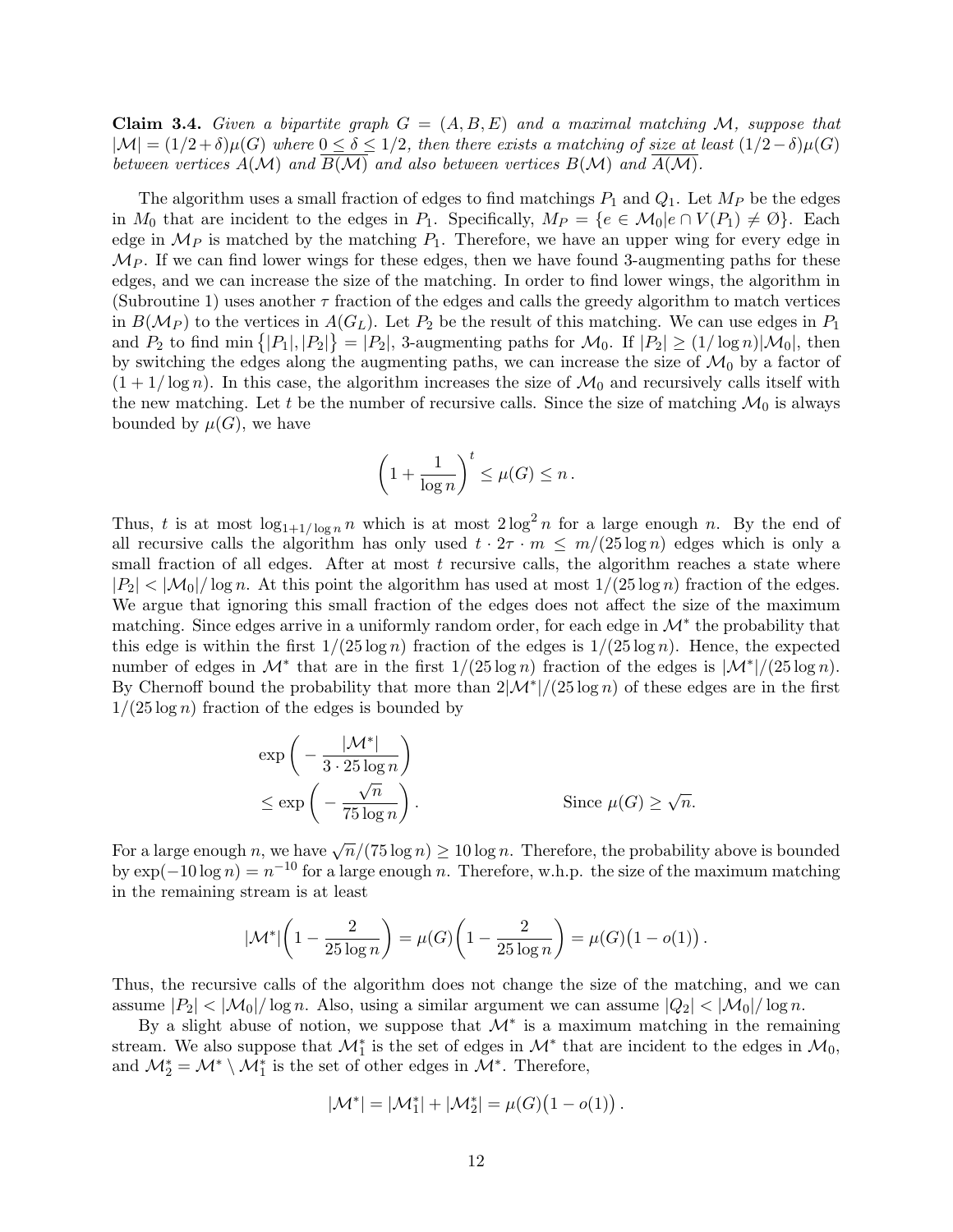Let  $R_P$  be the set of edges in  $\mathcal{M}_2^*$  that are incident to the edges in  $P_1$ . In other words,

$$
R_P = \{ e \in \mathcal{M}_2^* \mid e \cap V(P_1) \neq \emptyset \}.
$$

Similarly, we define  $R_Q$  to be

$$
R_Q = \{ e \in \mathcal{M}_2^* \mid e \cap V(Q_1) \neq \emptyset \}.
$$

In order to prove the theorem, we consider two different cases on sizes of  $P_1, Q_1, R_P$  and  $R_Q$ . The cases are as follows.

• Case 1:  $|P_1| - |R_P| \ge \frac{1}{7}\mu(G)$ , or  $|Q_1| - |R_Q| \ge \frac{1}{7}\mu(G)$ .

Without loss of generality, we assume that  $|P_1| - |RP| \ge \mu(G)/7$ . Recall that  $M_P$  is the set of edges in  $\mathcal{M}_0$  that are incident to the edges in  $P_1$ . Since  $P_1$  is a matching in  $G_U$ , each edge in  $M_P$  has an upper wing, and if we find lower wings for them, we have a set of 3-augmenting path. The Algorithm in (Subroutine 1) picks a small fraction of edges and finds a greedy matching  $P_2$  between the vertices in  $B(\mathcal{M}_P)$  and  $A(G_L)$ . As we discussed before, we can assume that  $|P_2| \leq |\mathcal{M}_0|/\log n$ . Therefore, we have

$$
|P_2| \le \frac{|\mathcal{M}_0|}{\log n} \le \frac{\mu(G)}{\log n} = o(\mu(G)).
$$

Thus, the greedy algorithm has matched only a small fraction of the vertices in the induced graph between  $B(\mathcal{M}_P)$  and  $A(G_L)$ . Let G' be the induced subgraph between vertices  $B(\mathcal{M}_P)$ and  $A(G_L)$ . By Lemma [3.1](#page-4-1) we have that w.h.p. the number of edges in the graph  $G' \setminus V(P_2)$ is bounded by  $\tilde{O}(\frac{n}{\tau})$  $(\frac{n}{\tau}) = \tilde{O}(n)$  and we can store all of them in the memory bound of our semi-streaming algorithm. The algorithm saves all of these edges in (Subroutine 3).

In the following claim we show that there exists a matching in  $G'$  with the size of at least  $(|P_1| - \mu(G) \cdot 2\delta\alpha)$  such that its edges do not interfere with the edges in  $\mathcal{M}_2^*$ . The proof can be found in Appendix [A.](#page-26-0)

**Claim 3.5.** Let M' be the set of edges in  $\mathcal{M}_1^*$  that are in G'. Then,  $|\mathcal{M}'|$  is at least  $|P_1|$  –  $\mu(G) \cdot 2\delta\alpha$ .

We show that how this claim implies that the approximation ratio of our algorithm is at least  $(4/7-o(1))$ . Suppose that  $\mu(G')$  is at least  $(|P_1|-\mu(G)\cdot 2\delta\alpha)$ . Let  $G''$  be the graph resulting from removing the vertices of  $P_2$  from  $G'$ , i.e.,  $G'' = G' \setminus V(P_2)$ . Since size of  $P_2$  is very small and it is at most  $o(\mu(G))$ , we have that

$$
\mu(G'') \ge \mu(G') - 2|P_2| = |P_1| - \mu(G) \cdot 2\delta\alpha - o(\mu(G)) = |P_1| - \mu(G)(2\delta\alpha + o(1)).
$$

Since we store all of the edges in  $G''$  in our memory, we can find a matching  $\mathcal{M}'$  of size at least  $|P_1| - \mu(G)(2\delta \alpha + o(1))$  in this subgraph such that the edges of this matching do not interfere with the edges in  $\mathcal{M}_{2}^{*}$ . Each matching edge in this subgraph will be a lower wing for an edge in  $M_P$ . Therefore, the algorithm will find  $|P_1| - \mu(G)(2\delta \alpha + o(1))$  augmenting paths. These augmenting paths interfere with at most  $|R_P|$  edges of  $\mathcal{M}_2^*$ , since none of the edges in  $\mathcal{M}'$  interfere with the edges in  $\mathcal{M}_2^*$ . Let T the union of the edges in  $\mathcal{M}_0$  and the augmenting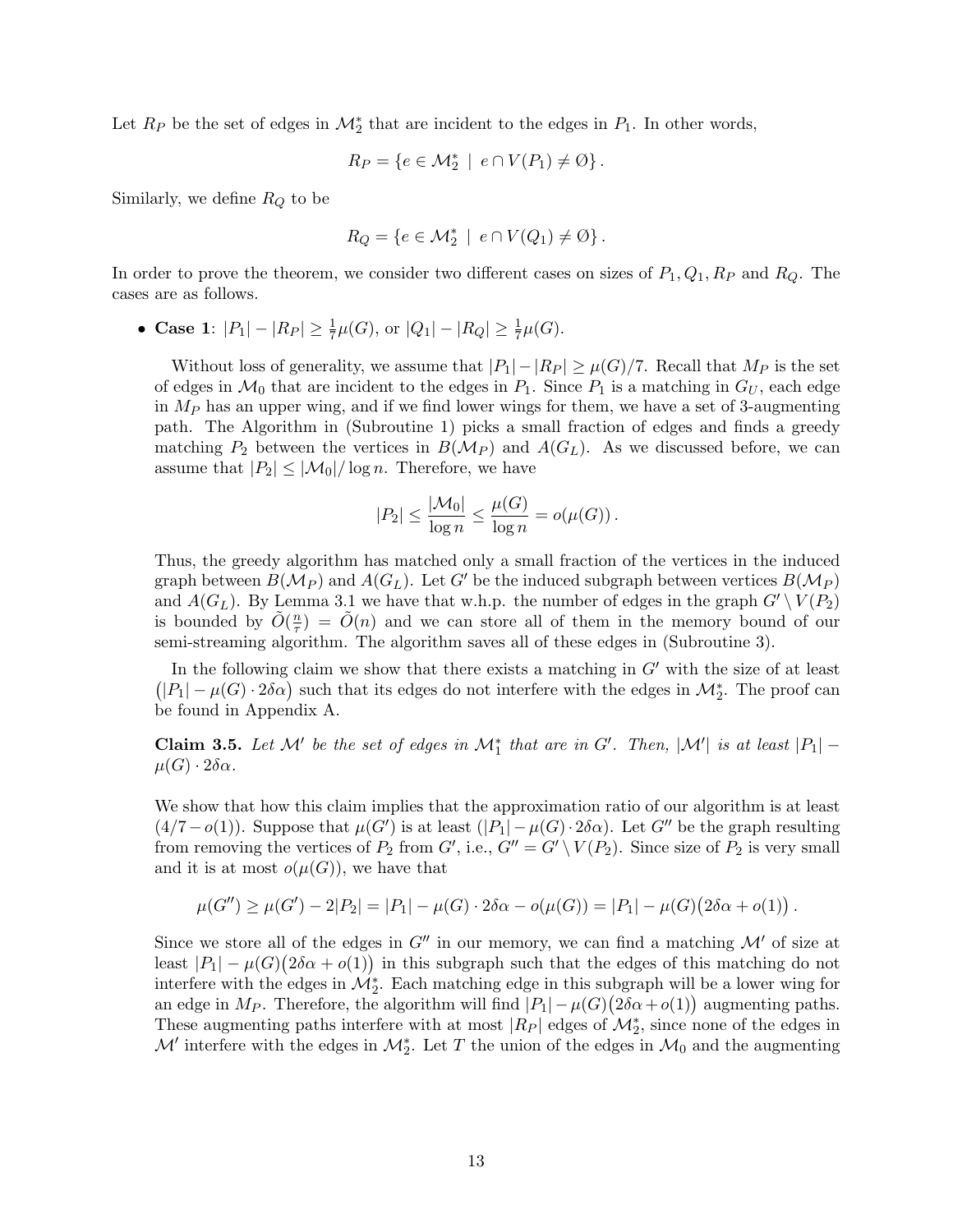paths that we have found. According to what we discussed, we have

$$
\mu(T \cup R)
$$
\n
$$
\geq |M_0| + (|P_1| - \mu(G)(2\delta\alpha + o(1))) + |\mathcal{M}_2^*| - |R_P|
$$
\n
$$
= (1/2 + \delta)|\mathcal{M}_1^*| + |P_1| - \mu(G)(2\delta\alpha + o(1)) + |\mathcal{M}_2^*| - |R_P|
$$
\n
$$
= (1/2 + \delta)\alpha\mu(G) + |P_1| - \mu(G)(2\delta\alpha + o(1)) + |\mathcal{M}_2^*| - |R_P|
$$
\n
$$
= (1/2 - \delta)\alpha\mu(G) + |P_1| - o(\mu(G)) + |\mathcal{M}_2^*| - |R_P|
$$
\n
$$
= (1/2 - \delta)\alpha\mu(G) + |P_1| + (1 - \alpha)\mu(G) - |R_P| - o(\mu(G))
$$
\nSince  $|\mathcal{M}_2^*| = |\mathcal{M}^*| - |\mathcal{M}_1^*|$ .  
\n
$$
= (1 - \alpha/2 - \delta\alpha - o(1))\mu(G) + |P_1| - |R_P|
$$
\n
$$
\geq (1 - \alpha/2 - \delta\alpha - o(1))\mu(G) + \mu(G)/7
$$
\nSince  $|P_1| - |R_P| \geq \mu(G)/7$ .  
\n
$$
= (8/7 - \alpha/2 - \delta\alpha - o(1))\mu(G).
$$

By inequality above and [\(6\)](#page-10-3), we have,

$$
\mu(T \cup R) \ge (8/7 - \alpha/2 - \delta\alpha - o(1))\mu(G)
$$
  
 
$$
\ge (4/7 - o(1))\mu(G),
$$
 By (6).

which is our desired bound. We can use a similar argument to show that when  $|Q_1| - |R_Q| \ge$ 1  $\frac{1}{7}\mu(G)$ , the approximation ratio of algorithm is at least  $(\frac{4}{7} - o(1))$ .

• Case 2:  $|P_1| - |R_P| < \frac{1}{7}$  $\frac{1}{7}\mu(G)$ , and  $|Q_1| - |R_Q| < \frac{1}{7}$  $\frac{1}{7}\mu(G).$ 

The remaining case is when  $|P_1| - |R_P| < \frac{1}{7}$  $\frac{1}{7}\mu(G)$  and  $|Q_1| - |R_Q| < \frac{1}{7}$  $\frac{1}{7}\mu(G)$ . Recall that  $P_1$ and  $Q_1$  are the result of the greedy matching algorithm using  $\tau$  fraction of the edges in  $G_U$ and  $G_L$ . Therefore, by Lemma [3.1,](#page-4-1) we know that with w.h.p. we can store all of the edges in  $G_U \setminus V(P_1)$  and also all the edges in  $G_L \setminus V(Q_1)$  within a memory of size  $O(n/\tau) = O(n)$ which is within the memory bound of the semi-streaming algorithms. The algorithm stores all the edges in  $G_U \setminus V(P_1)$  and also all the edges in  $G_L \setminus V(Q_1)$  in (Subroutine 5) and (Subroutine 6) respectively. Let  $R_3$  and  $R_4$  be the set of these edges respectively, and T be  $P_1 \cup Q_1 \cup R_3 \cup R_4$ . We show that  $\mu(T) \geq (\frac{4}{7} - o(1))\mu(G)$ .

We claim that using the edges in  $R_3$  and  $P_1$  we can find a matching of size of  $(\frac{2}{7} - o(1))\mu(G)$ in  $G_U$ . Consider the matching  $\mathcal{M}_1^*$ . By Claim [3.4](#page-11-0) we know there exists a matching of size at least  $(1/2 - \delta)|\mathcal{M}_1^*|$  in  $G_U$ . Let  $\overline{\mathcal{M}}$  be this matching in  $G_U$ , and  $\mathcal{M}'$  be the set of the edges in M that interfere with the edges in  $P_1$ , i.e.,  $\mathcal{M}' = \{e \in \mathcal{M} \mid e \cap V(P_1) \neq \emptyset\}$ . We show that the size of M' is at most  $2|P_1| - |R_P|$ . The total number of vertices covered by  $P_1$  is exactly 2| $P_1$ . However, we know that  $|R_P|$  edges from  $P_1$  cover at least one vertex from  $\mathcal{M}_2^*$ . Since vertices of  $\mathcal{M}_1^*$  and  $\mathcal{M}_2^*$  are disjoint, it implies that the number of edges in  $\mathcal{M}_1^*$  that are covered by  $P_1$  is at most  $2|P_1| - |R_P|$ . Thus,  $|\mathcal{M}'| \leq 2|P_1| - |R_P|$ . Note that edges in  $\mathcal{M} \backslash \mathcal{M}'$  do not share a vertex with the edges in  $P_1$ . Therefore, the size of maximum matching in  $R_3 \cup P_1$  is at least,

$$
|P_1| + |\mathcal{M}| - |\mathcal{M}'| \ge |P_1| + |\mathcal{M}| - (2|P_1| - |R_P|)
$$
 Since  $|\mathcal{M}'| \le 2|P_1| - |R_P|$ .  
\n
$$
= |R_P| - |P_1| + |\mathcal{M}|
$$
  
\n
$$
> |\mathcal{M}| - \mu(G)/7.
$$
 By the assumption of Case 2.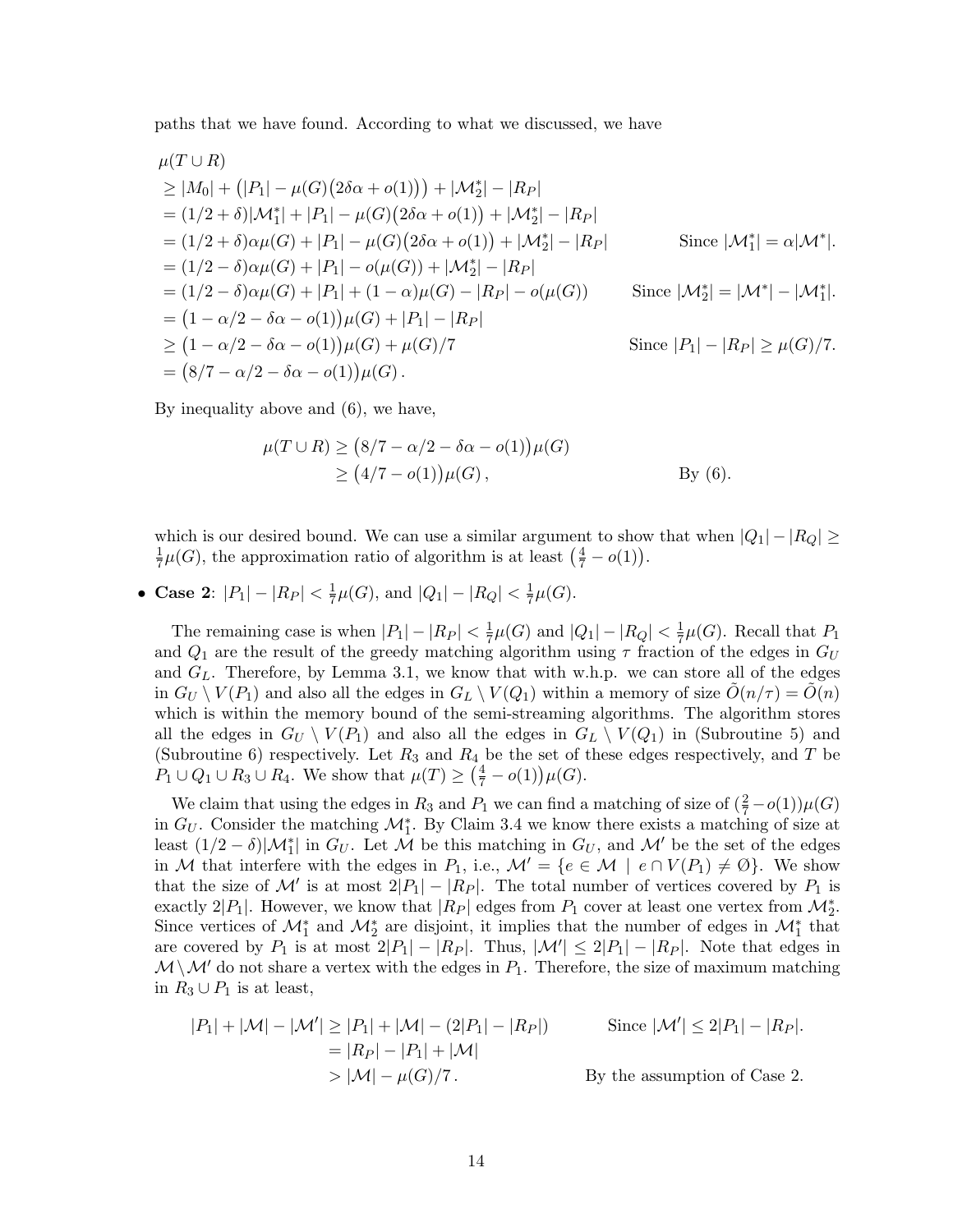Since the size  $\mathcal M$  is at least  $(1/2 - \delta)|\mathcal M_1^*|$ , we have

$$
\mu(R_3 \cup P_1) \ge |\mathcal{M}| - \mu(G)/7
$$
  
\n
$$
\ge (1/2 - \delta)|\mathcal{M}_1^*| - \mu(G)/7
$$
  
\n
$$
= (1/2 - \delta)\alpha|\mathcal{M}^*| - \mu(G)/7
$$
  
\n
$$
= (1/2 - \delta - o(1))\alpha\mu(G) - \mu(G)/7
$$
  
\n
$$
= \mu(G)(\alpha/2 - \alpha\delta - 1/7 - o(1))
$$
  
\n
$$
\ge \mu(G)(3/7 - 1/7 - o(1))
$$
  
\n
$$
= \mu(G)(2/7 - o(1)).
$$
  
\nBy (5).

Using a similar argument for  $R_4\cup Q_1$ , we can say that  $\mu(R_4\cup Q_1)\geq (\frac{2}{7}-o(1))\mu(G)$ . Therefore,

$$
\mu(T) = \mu(P_1 \cup Q_1 \cup R_3 \cup R_4) = \mu(P_1 \cup R_3) + \mu(Q_1 \cup R_4) \geq \mu(G)(4/7 - o(1)).
$$

Which is our desired bound. This completes the analysis for the only remaining case and completes the proof of the theorem.

 $\Box$ 

#### <span id="page-14-0"></span>3.2 Finding 5-augmenting paths

In this section, we slightly modify BIPARTITE-AUG-PATH algorithm to find a small set of 5 augmenting paths. The algorithm receives an initial matching  $\mathcal{M}_0$ , and finds a set of augmenting paths for  $\mathcal{M}_0$ . We use  $G_U$  to denote the induced subgraph between the matched vertices in A and unmatched vertices in B, i.e.,  $G_U$  is the induced subgraph between the vertices  $A(\mathcal{M}_0)$  and  $B(\mathcal{M}_0)$ . We also use  $G_L$  to denote the induced subgraph between the matched vertices in B and unmatched vertices in A. In order to find 3-augmenting paths for the edges in  $\mathcal{M}_0$ , the algorithm should find upper wings from  $G_U$  and lower wings from  $G_L$ . Similar to our algorithm in the previous section, the algorithm uses a very small fraction of the edges to find a matching  $P_1$  in  $G_U$  and  $Q_1$  in  $G_L$ . Let  $\mathcal{M}_P$  and  $\mathcal{M}_Q$  be the matching edges in  $\mathcal{M}_0$  that are incident to the edges in  $P_1$  and  $Q_1$  respectively.

Consider an edge  $e \in M_P \cap M_Q$ , we can find an upper wing for this edge using the edges in  $P_1$ , and we can also find a lower wing for this edge using the edges in  $Q_1$ . Therefore we can find  $|M_P \cap M_Q|$  disjoint 3-augmenting paths. If the size of  $M_P \cap M_Q$  is large, e.g., larger than  $(1/\log n)|\mathcal{M}_0|$ , our algorithm has found a large set of 3-augmenting paths by only using  $2\tau$  fraction of the edges which is very small. We can then switch the edges along these augmenting paths, and recursively find augmenting paths for the new matching. Therefore we can assume the size of  $\mathcal{M}_P \cap \mathcal{M}_Q$  is at most  $o(|\mathcal{M}_0|)$ . In other words we can assume the sets  $\mathcal{M}_P$  and  $\mathcal{M}_Q$  are almost disjoint.

Our algorithm (formally as Algorithm [4\)](#page-15-0) then finds a matching between  $B(\mathcal{M}_P)$  and  $A(\mathcal{M}_Q)$ . Consider an edge e between  $B(\mathcal{M}_P)$  and  $A(\mathcal{M}_Q)$ , this edge connects two matching edges  $e_0 \in \mathcal{M}_P$ and  $e_1 \in \mathcal{M}_Q$  to each other. Recall using the edges in  $P_1$ , we have a upper wing for  $e_0$ . Let  $e_U$ be the upper wing. Also using the edges in  $Q_1$ , we have a lower wing for  $e_1$ . Let  $e_L$  be the lower wing. Then  $(e_U, e_0, e, e_1, e_L)$  is a 5-augmenting path in our graph. Our algorithm uses a very small fraction of the edges to find a matching between  $B(M_P)$  and  $A(M_Q)$ . If it finds a matching with a large size, then we have a large number of 5-augmenting paths. We can exchange the edges along these augmenting paths and recursively solve the problem for the new matching. Otherwise, we can assume that the size of the matching found between  $B(\mathcal{M}_P)$  and  $A(\mathcal{M}_Q)$  is very small. In that case Lemma [3.1](#page-4-1) roughly implies that we can store all edges between  $B(\mathcal{M}_P)$  and  $A(\mathcal{M}_Q)$  using a very small memory. We show that our algorithm finds  $(\frac{3}{5} - o(1))$  approximation of the maximum matching.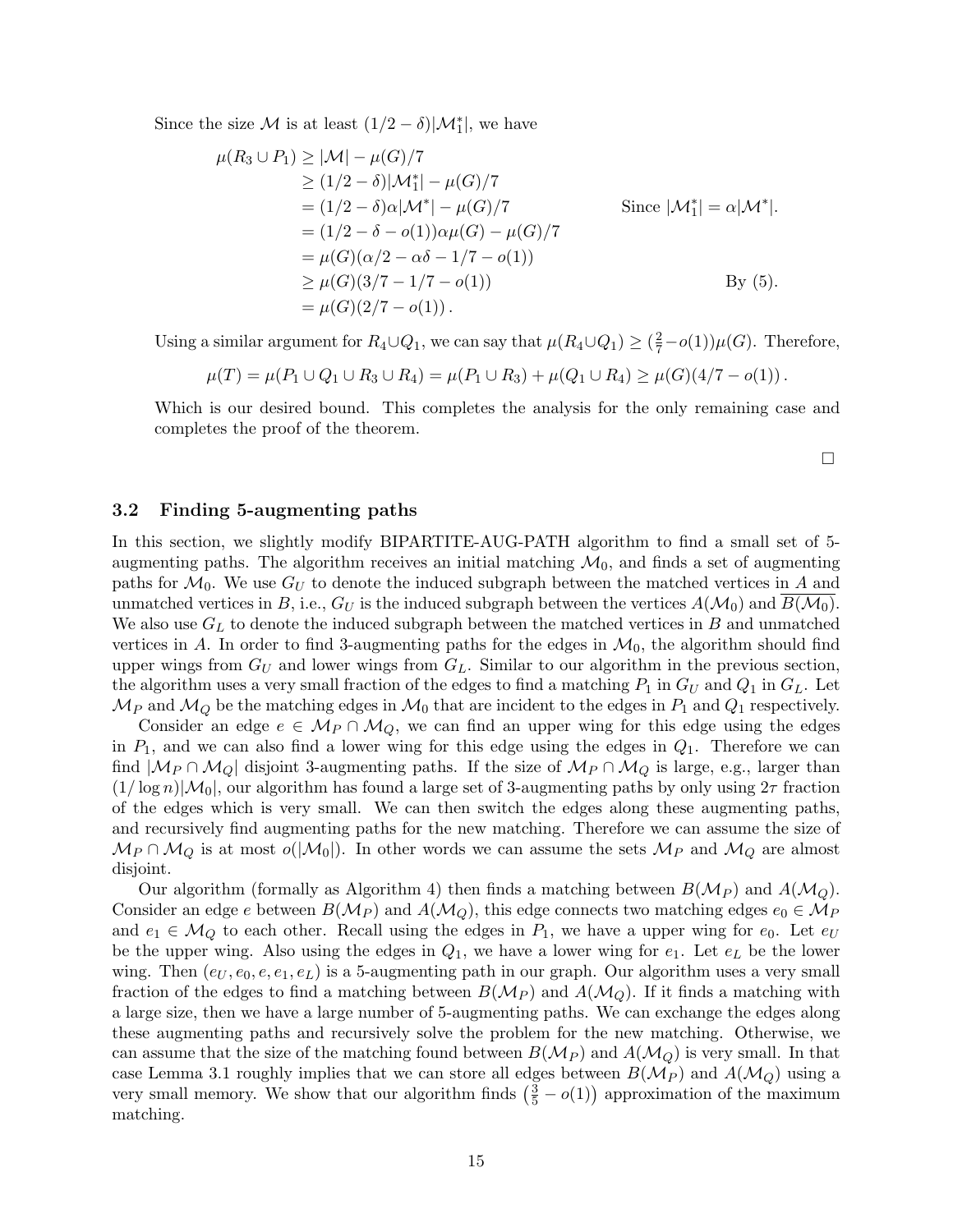#### Algorithm 4: BIPARTITE-5AUG-PATH Algorithm for augmenting a matching using 3 or 5 augmenting paths.

**Data:** A random order stream  $S = \langle e_1, \ldots, e_m \rangle$  of edges of a bipartite graph

 $G = (A, B, E)$ , and a maximal matching  $\mathcal{M}_0$ . .

1: Set  $\tau = \frac{1}{100 \log^3 n}$ 

2: Run the following subroutines in parallel.

- 3: Subroutine 1:
- 4: Run GREEDY to find a matching  $P_1$  on the set of edges  $(a, b) \in S_{[1,m \cdot \tau]}$  such that  $a \in A(\mathcal{M}_0)$  and  $b \notin B(\mathcal{M}_0)$ .
- 5: Let  $M_P = \{e \in M_0 | e \cap V(P_1) \neq \emptyset\}$  be the set of edges in  $M_0$  that are incident to the edges in  $P_1$ .
- 6: Run GREEDY to find a matching  $P_2$  on the set of edges  $(a, b) \in S_{(m \cdot \tau, 2m \cdot \tau]}$  such that  $a \notin A(\mathcal{M}_0)$  and  $b \in B(\mathcal{M}_P)$ .
- 7: Subroutine 2:
- 8: Run GREEDY to find a matching  $Q_1$  on the set of edges  $(a, b) \in S_{[1,m \cdot \tau]}$  such that  $a \notin A(\mathcal{M}_0)$  and  $b \in B(\mathcal{M}_0)$ .
- 9: Let  $\mathcal{M}_Q = \{e \in \mathcal{M}_0 | e \cap V(Q_1) \neq \emptyset\}$  be the set of edges in  $\mathcal{M}_0$  that are incident to the edges in  $Q_1$ .
- 10: Run GREEDY to find a matching  $Q_2$  on the set of edges  $(a, b) \in S_{(m \cdot \tau, 2m \cdot \tau]}$  such that  $a \in A(\mathcal{M}_O)$  and  $b \notin B(\mathcal{M}_0)$ .

11:

12: Run GREEDY to find a matching C on the set of edges  $(a, b) \in S_{(2m\cdot\tau,3m\cdot\tau]}$  such that  $a \in A(\mathcal{M}_Q)$  and  $b \in B(\mathcal{M}_P)$ .

13: Let  $T' = P_1 \cup P_2 \cup Q_1 \cup Q_2 \cup C$ .

14: if there are at least  $|M_0|/\log n$  augmenting paths using the edges in T' then

- 15: Let U be maximum augmenting paths for  $\mathcal{M}_0$  using the edges  $T'$ .
- 16: Let T be the output of BIPARTITE-5AUG-PATH with the input of matching  $\mathcal{M}_0 \Delta U$ , and the stream of edges  $S_{(3m\cdot\tau,m]}$ .
- 17: return  $T \cup \mathcal{M}_0$ .

### 18: else

- 19: Run the following subroutines in parallel.
- 20: Subroutine 3:

21: Store all edges  $e = (a, b) \in S_{(3m \cdot \tau, m]}$  such that  $a \notin A(\mathcal{M}_0)$  and  $b \in B(\mathcal{M}_P)$  and  $e \cap V(P_2) = \emptyset$ . Let  $R_1$  be the set of these edges.

### 22: Subroutine 4:

```
23: Store all edges e = (a, b) \in S_{(3m \cdot \tau, m]} such that a \in A(\mathcal{M}_Q) and b \notin B(\mathcal{M}_0) and
       e \cap V(Q_2) = \emptyset. Let R_2 be the set of these edges.
24: Subroutine 5:
```

```
25: Store all edges e = (a, b) \in S_{(3m \cdot \tau, m]} such that a \in A(\mathcal{M}_0) and b \notin B(\mathcal{M}_0) and
       e \cap V(P_1) = \emptyset. Let R_3 be the set of these edges.
```

```
26: Subroutine 6:
```

```
27: Store all edges e = (a, b) \in S_{(3m \cdot \tau, m]} such that a \notin A(\mathcal{M}_0) and b \in B(\mathcal{M}_0) and
       e \cap V(Q_1) = \emptyset. Let R_4 be the set of these edges.
```
### 28: Subroutine 7:

29: Store all edges  $e = (a, b) \in S_{(3m \cdot \tau, m]}$  such that  $a \in A(\mathcal{M}_Q)$  and  $b \in B(\mathcal{M}_P)$  and  $e \cap V(C) = \emptyset$ . Let  $R_5$  be the set of these edges.

30:

- 31: Let T be  $\mathcal{M}_0 \cup P_1 \cup P_2 \cup Q_1 \cup Q_2 \cup C \cup R_1 \cup \cdots \cup R_5$ .
- <span id="page-15-0"></span>32: return T.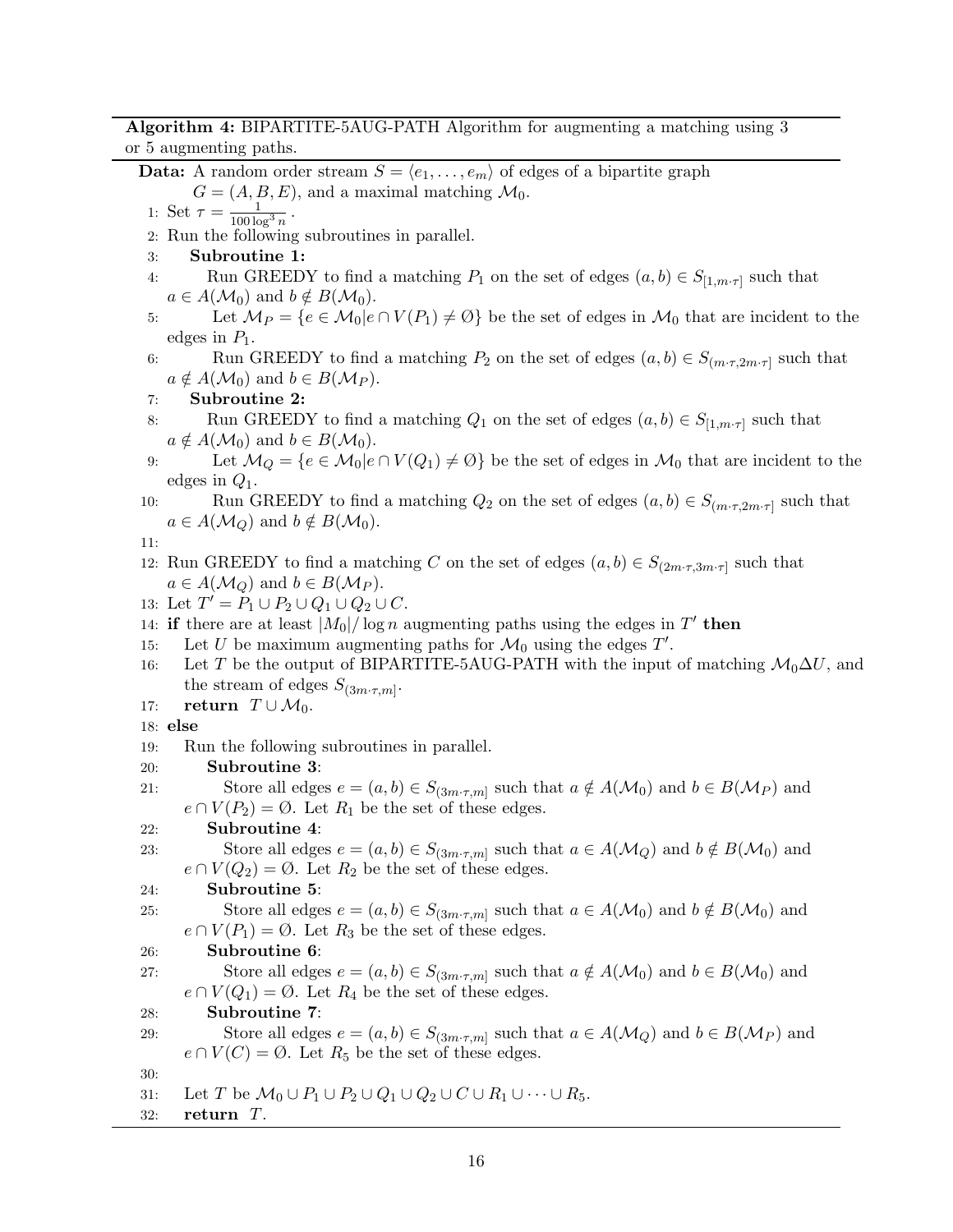**Theorem 3.6.** Given a bipartite graph  $G = (A, B, E)$  with n vertices and a matching  $\mathcal{M}_0$ . Algorithm BIPARTITE-5AUG-PATH returns a set of edges T such that  $\mathcal{M}_0 \subseteq T$  and w.h.p. in n, we have  $|T| = \tilde{O}(n)$  and  $\mu(T \cup R) \geq (\frac{3}{5} - o(1))\mu(G)$  where  $R = E(G \setminus V(\mathcal{M}_0))$  is the set of edges in G that do not interfere with the edges in  $\mathcal{M}_0$ .

**Proof.** Consider an arbitrary maximum matching  $\mathcal{M}^*$  in G. Let  $\mathcal{M}_1^*$  be the set of edges in  $\mathcal{M}^*$ that are incident to the edges in  $\mathcal{M}_0$ , and  $\mathcal{M}_2^* = \mathcal{M}^* \setminus \mathcal{M}_1^*$  be the set of other edges.  $\mathcal{M}_1^*$  and  $\mathcal{M}_2^*$ partition the edges in  $\mathcal{M}^*$ . Therefore, we have  $|\mathcal{M}^*_1| + |\mathcal{M}^*_2| = |\mathcal{M}^*| = \mu(G)$ . For every edge in  $\mathcal{M}_1^*$ , at least one of its endpoints is in  $V(\mathcal{M}_0)$ . Therefore,

$$
|\mathcal{M}_0|\leq |\mathcal{M}_1^*|\leq 2|\mathcal{M}_0|\,.
$$

Let's suppose that  $|\mathcal{M}_0| = (1/2+\delta)|\mathcal{M}_1^*|$  where  $0 \le \delta \le 1/2$ . Also, Suppose that  $|\mathcal{M}_1^*| = \alpha|\mathcal{M}^*|$ . Considering the matching  $\mathcal{M}_0 \cup \mu(R)$ , we have

$$
|\mathcal{M}_0 \cup \mu(R)| \ge |\mathcal{M}_0| + \mu(R)
$$
  
\n
$$
\ge |\mathcal{M}_0| + |\mathcal{M}_2^*|
$$
  
\n
$$
= |\mathcal{M}_0| + (1 - \alpha)\mu(G)
$$
  
\n
$$
= (1/2 + \delta)|\mathcal{M}_1^*| + (1 - \alpha)\mu(G)
$$
  
\n
$$
= (1/2 + \delta)\alpha\mu(G) + (1 - \alpha)\mu(G)
$$
  
\n
$$
= \mu(G)(1 - \alpha/2 + \alpha\delta).
$$
  
\nSince  $|\mathcal{M}_1^*| = \alpha\mu(G).$   
\nSince  $|\mathcal{M}_1^*| = \alpha\mu(G).$ 

Therefore, if  $\alpha/2 - \alpha \delta \leq \frac{2}{5}$  $\frac{2}{5}$ , we have

$$
|\mathcal{M}_0 \cup \mu(R)| \ge \mu(G)(1-\alpha/2+\alpha\delta) \ge \frac{3}{5}\mu(G).
$$

The algorithm returns a set T such that  $\mathcal{M}_0 \subseteq T$ . Therefore, in this case we have  $\mu(T \cup R) \geq \frac{3}{5}$  $\frac{3}{5}\mu(G)$ which is the desired bound. Therefore, for the rest of the proof we assume that

<span id="page-16-0"></span>
$$
\alpha/2 - \alpha \delta \ge \frac{2}{5} \,. \tag{7}
$$

We use  $G_U$  to denote the induced subgraph between the matched vertices in A and unmatched vertices in B, i.e.,  $G_U$  is the induced subgraph between the vertices  $A(\mathcal{M}_0)$  and  $B(\mathcal{M}_0)$ . We also use  $G_L$  to denote the induced subgraph between the matched vertices in  $B$  and unmatched vertices in A. In order to find 3-augmenting paths for the edges in  $\mathcal{M}_0$ , the algorithm should find upper wings from  $G_U$  and lower wings from  $G_L$ . Let  $\tau = \frac{1}{100 \log^3 n}$ , the algorithm uses  $\tau$  fraction of the edges and runs GREEDY algorithm to find a matching  $P_1$  (respectively,  $Q_1$ ) in  $G_U$  (resp.,  $G_L$ ). Let  $E' \subseteq E$  be the set of edges in E that are incident to the vertices in  $V(\mathcal{M}_0)$ . Matching  $\mathcal{M}_0$ is maximal among the edges in E'. Also,  $\mathcal{M}_1^*$  is a matching in E'. Therefore,  $\mu(E') \geq |\mathcal{M}_1^*|$ . By Claim [3.4](#page-11-0) there exists a matching of size  $(1/2 - \delta)|\mathcal{M}_1^*|$  in both  $G_U$  and  $G_L$ . Let  $M_P$  be the edges in  $M_0$  that are incident to the edges in  $P_1$ . In other words,  $\mathcal{M}_P = \{e \in \mathcal{M}_0 | e \cap V(P_1) \neq \emptyset\}.$ Similarly, we define  $\mathcal{M}_Q$  to be  $\mathcal{M}_Q = \{e \in \mathcal{M}_0 | e \cap V(Q_1) \neq \emptyset\}$ . Each edge in  $\mathcal{M}_P$  is matched by the matching  $P_1$ . Therefore, we have an upper wing for every edge in  $\mathcal{M}_P$ . If we can find lower wings for these edges, then we have found 3-augmenting paths for these edges, and we can increase the size of the matching.

In order to find lower wings, the algorithm in (Subroutine 1) uses another  $\tau$  fraction of the edges and calls the greedy algorithm to match vertices in  $B(M_P)$  to the vertices in  $A(G_L)$ . Let  $P_2$  be the result of this matching. We can use edges in  $P_1$  and  $P_2$  to find min  $\{|P_1|, |P_2|\} = |P_2|$ , 3-augmenting paths for  $\mathcal{M}_0$ . If  $|P_2| \geq (1/\log n)|\mathcal{M}_0|$ , then by switching the edges along the augmenting paths, we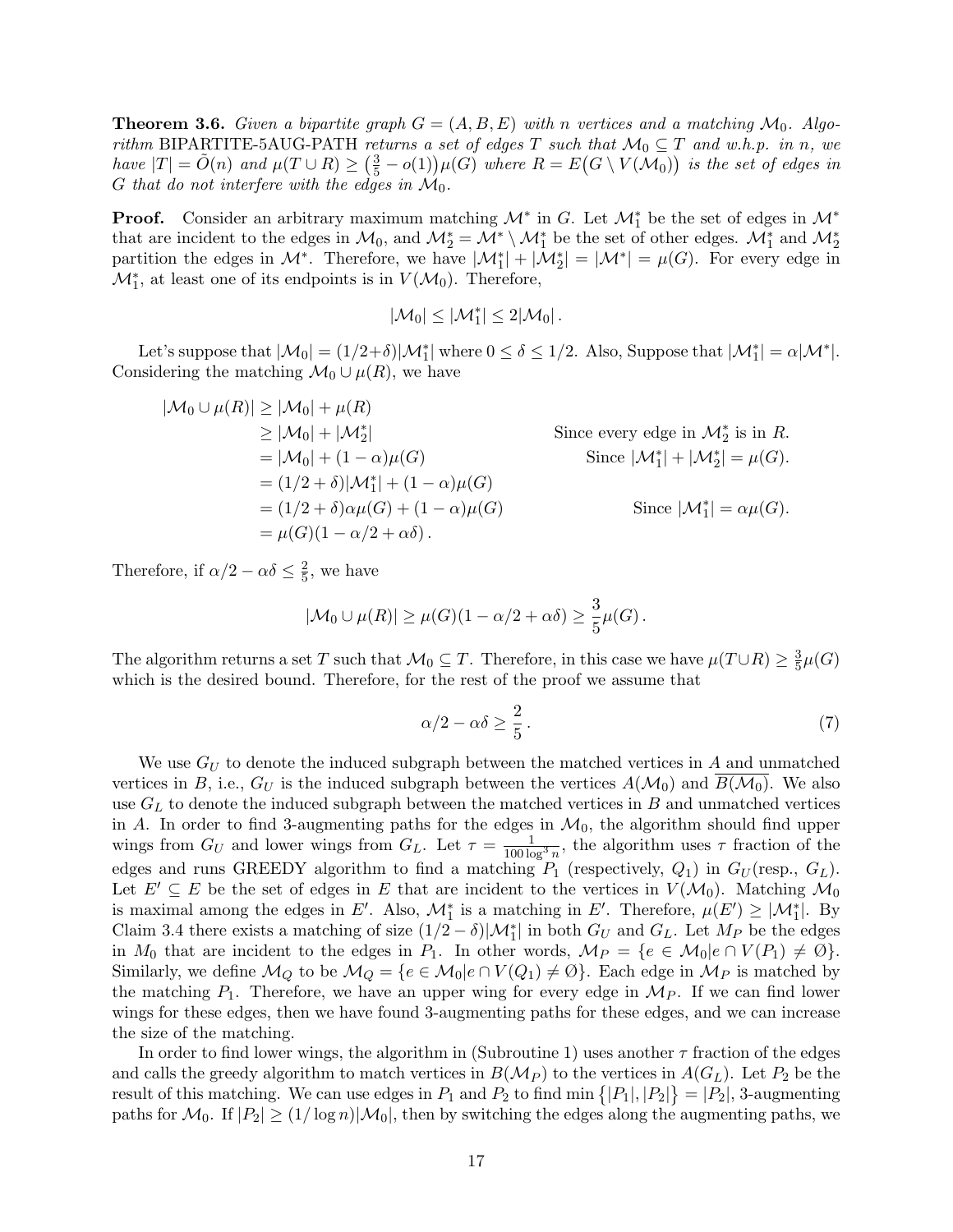can increase the size of  $\mathcal{M}_0$  by the factor of  $(1 + 1/\log n)$ . In this case, the algorithm increases the size of  $\mathcal{M}_0$  and recursively calls itself to find augmenting paths for the new matching. Eventually, the algorithm reaches a state such that it cannot increase the size of matching using the edges in  $P_1$  and  $P_2$ . We then have  $|P_2| < (1/\log n)|\mathcal{M}_0|$ . The algorithm also finds a matching  $Q_2$ between  $A(\mathcal{M}_Q)$  and  $B(G_U)$ . Using a similar argument for  $Q_1$  and  $Q_2$ , we can say that the algorithm eventually reaches a state that we have  $|Q_2| < (1/\log n)|\mathcal{M}_0|$ . Also, consider an edge in  $\mathcal{M}_P \cap \mathcal{M}_Q$ , for these edges we have both upper and lower wings. Therefore, we have augmenting paths for these edges. If the size of  $\mathcal{M}_P \cap \mathcal{M}_Q$  is large, we can increase the size of matching  $\mathcal{M}_0$  by these augmenting paths, and recursively find augmenting paths for the new matching. Thus, the algorithm eventually reaches a state such that we have  $|\mathcal{M}_P \cap \mathcal{M}_Q| < (1/\log n)|\mathcal{M}_0|$ .

Our algorithm then uses another  $\tau$  fraction of the edges to find a matching C between vertices  $B(M_P)$  and  $A(M_Q)$ . We claim that we can find |C| augmenting paths using these edges. Consider an edge  $e \in C$ , this edge is between  $B(\mathcal{M}_P)$  and  $A(\mathcal{M}_Q)$ , and it connects two matching edges  $e_0 \in \mathcal{M}_P$  and  $e_1 \in \mathcal{M}_Q$  to each other. If  $e_0 = e_1$ , then we already have both upper and lower wings for  $e_0$ . Therefore, we have an augmenting path for  $e_0$ . Consider the case that  $e_0 \neq e_1$ . Recall that using the edges in  $P_1$ , we have a upper wing for  $e_0$ . Let  $e_U$  be the upper wing. Also using the edges in  $Q_1$ , we have a lower wing for  $e_1$ . Let  $e_L$  be the lower wing. Then  $(e_U, e_0, e, e_1, e_L)$  is a 5-augmenting path in our graph. Therefore we have  $|C|$  augmenting paths. If the size of C is large, we can increase the size of matching  $\mathcal{M}_0$  by these augmenting paths, and recursively find augmenting paths for the new matching. Thus, the algorithm eventually reaches a state such that we have  $|C| < (1/\log n)|\mathcal{M}_0|$ .

Let t be the number of recursive calls in our algorithm. In each recursive call the algorithm increases the size of  $\mathcal{M}_0$  by a multiplicative factor of  $(1 + 1/\log n)$ . Therefore, we have  $t \leq$  $\log_{1+1/\log n} n$  which is at most  $2 \log^2 n$  for a large enough n. Before each recursive call, the algorithm uses at most  $3\tau$  fraction of the edges. Therefore, by the end of all recursive calls the algorithm has only used  $t \cdot 3\tau \cdot m \leq m/(16 \log n)$  edges which is only a small fraction of all edges. Since edges arrive in a uniformly random order, for each edge in  $\mathcal{M}^*$  the probability that this edge is within the first  $1/(16 \log n)$  fraction of the edges is  $1/(16 \log n)$ . Hence, the expected number of edges in  $\mathcal{M}^*$  that are in the first  $1/(16 \log n)$  fraction of the edges is  $\frac{|\mathcal{M}^*|}{(16 \log n)}$ . Using Chernoff bound we can show that the probability that more than  $\frac{|\mathcal{M}^*|}{(8 \log n)}$  of these edges are in the first  $1/(16 \log n)$ fraction of the edges is bounded by  $n^{-10}$  for a large enough n. Therefore, w.h.p. the size of the maximum matching in the remaining stream is at least

$$
|\mathcal{M}^*| \left(1 - \frac{1}{8 \log n}\right) = \mu(G) \left(1 - \frac{1}{8 \log n}\right) = \mu(G) \left(1 - o(1)\right).
$$

Recall that by the end of all recursive calls the size of each of  $P_2, Q_2, (\mathcal{M}_P \cap \mathcal{M}_Q)$  and C is bounded by  $|M_0|/\log n$ .

By a slight abuse of notion, we suppose that  $\mathcal{M}^*$  is a maximum matching in the remaining stream. We also suppose that  $\mathcal{M}_1^*$  is the set of edges in  $\mathcal{M}^*$  that are incident to the edges in  $\mathcal{M}_0$ , and  $\mathcal{M}_{2}^{*} = \mathcal{M}^{*} \setminus \mathcal{M}_{1}^{*}$  is the set of other edges in  $\mathcal{M}^{*}$ . Therefore,

$$
|\mathcal{M}^*| = |\mathcal{M}_1^*| + |\mathcal{M}_2^*| = \mu(G)(1 - o(1)).
$$

Let  $R_P$  be the set of edges in  $\mathcal{M}_2^*$  that are incident to the edges in  $P_1$ . In other words,

$$
R_P = \{ e \in \mathcal{M}_2^* \mid e \cap V(P_1) \neq \emptyset \}.
$$

Similarly, we define  $R_Q$  to be

$$
R_Q = \{ e \in \mathcal{M}_2^* \mid e \cap V(Q_1) \neq \emptyset \}.
$$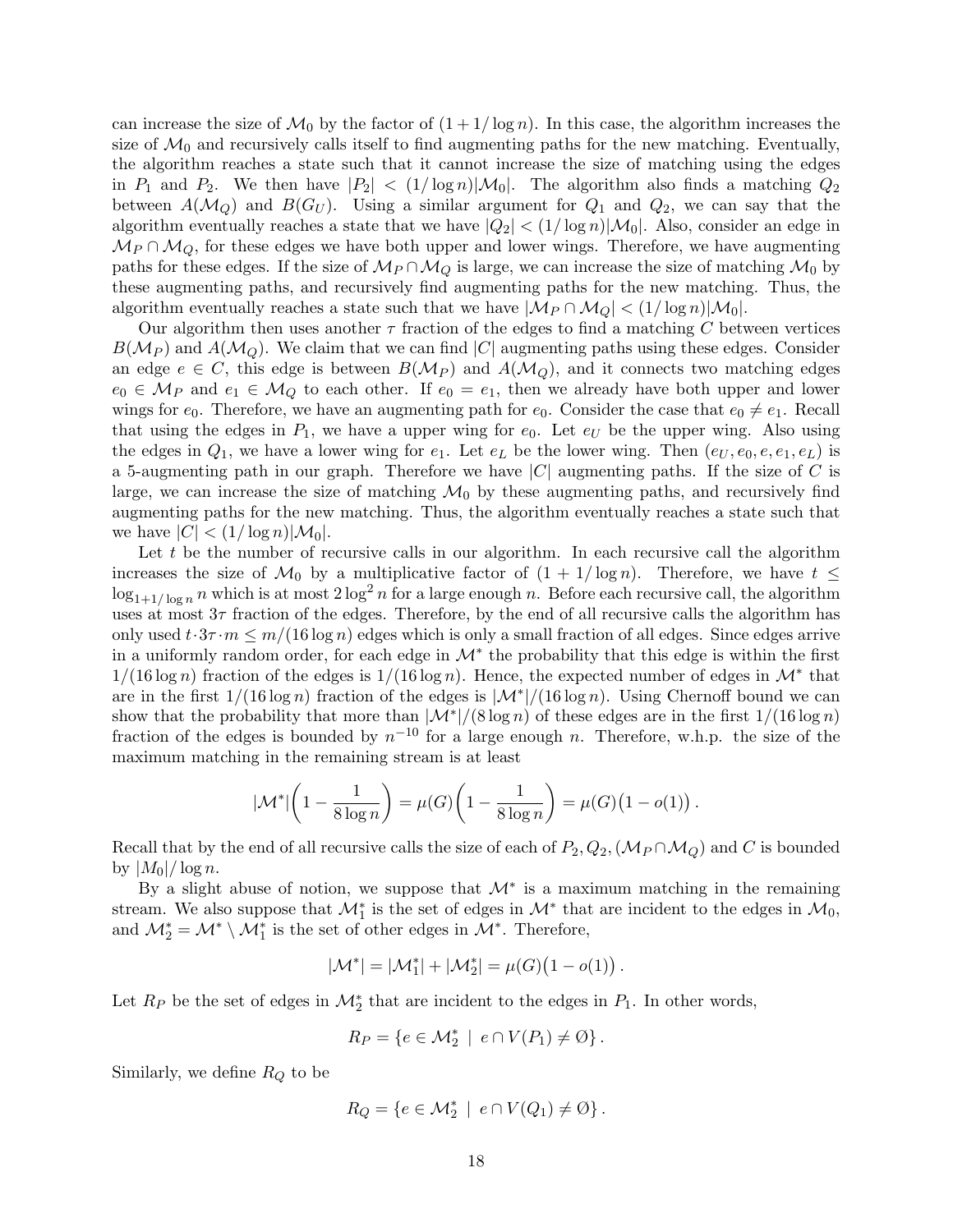Also, let  $\mathcal{M}_{C}^{*}$  to be the edges in  $\mathcal{M}^{*}$  that are between vertices  $A(\mathcal{M}_{Q})$  and  $B(\mathcal{M}_{P})$ , i.e.,

$$
\mathcal{M}_C^* = \{(a, b) \in \mathcal{M}^* \mid a \in A(\mathcal{M}_Q), b \in B(\mathcal{M}_P) \}.
$$

Then, all edges in  $\mathcal{M}_{C}^{*}$  are also in  $\mathcal{M}_{1}^{*}$ .

In order to prove the theorem, we consider the following cases.

• Case 1:  $|\mathcal{M}_C^*| \ge (1/5 - 2\delta\alpha)\mu(G)$ .

Every edge in  $\mathcal{M}_{C}^{*}$  is between vertices  $A(\mathcal{M}_{Q})$  and  $B(\mathcal{M}_{P})$ . As we previously discussed, every edge in  $\mathcal{M}_{\mathbb{C}}^*$  forms an augmenting path. We show that our algorithm finds a large number of these edges. The algorithm first uses a small fraction of the edges to find a matching C between vertices  $A(\mathcal{M}_{\mathcal{Q}})$  and  $B(\mathcal{M}_{P})$ . According to what we discussed, we can assume  $|C| \leq |\mathcal{M}_0|/\log n$ . By Lemma [3.1,](#page-4-1) we know that with w.h.p. we can store all of the edges between vertices  $A(\mathcal{M}_{\mathcal{Q}})$  and  $B(\mathcal{M}_{\mathcal{P}})$  that are not incident to the edges in C within a memory of size  $\tilde{O}(n/\tau) = \tilde{O}(n)$ . The algorithm stores all these edges in (Subroutine 7). Let  $R_5$  be the set of these edges, and T be  $P_1 \cup Q_1 \cup R_5$ . We claim that  $\mu(T \cup M_0) \geq (\frac{3}{5} - o(1))\mu(G)$ . We first show that  $\mu(R_5) \geq |\mathcal{M}_C^*| - o(\mu(G))$ . Set  $R_5$  contains all edges between vertices  $A(\mathcal{M}_{Q})$  and  $B(\mathcal{M}_{P})$  that are not incident to the edges in C. Since there are at most  $2|C|$ edges in  $\mathcal{M}_{C}^{*}$  that are incident to a vertex in  $V(C)$ , we have

<span id="page-18-0"></span>
$$
\mu(R_5) \ge |\mathcal{M}_C^*| - 2|C|
$$
  
\n
$$
\ge |\mathcal{M}_C^*| - 2|\mathcal{M}_0|/\log n
$$
  
\n
$$
\ge |\mathcal{M}_C^*| - 2\mu(G)/\log n
$$
  
\n
$$
= |\mathcal{M}_C^*| - o(\mu(G)).
$$
\n(8)

Each edge in  $R_5$  is between vertices  $A(\mathcal{M}_O)$  and  $B(\mathcal{M}_P)$ . According to what we previously discussed, each edge in  $R_5$  along with the edges in  $P_1$  and  $Q_1$  forms 3 or 5 augmenting paths for  $\mathcal{M}_0$ . Therefore, we can find  $\mu(R_5)$  disjoint augmenting paths. It follows that the size of the matching in  $T \cup \mathcal{M}_0$  is at least

$$
\mu(T \cup M_0)
$$
  
\n
$$
\geq |M_0| + \mu(R_5)
$$
  
\n
$$
\geq |M_0| + |M_C^*| - o(\mu(G))
$$
  
\n
$$
\geq |M_0| + (1/5 - 2\delta\alpha - o(1))\mu(G)
$$
  
\n
$$
= (1/2 + \delta)|M_1^*| + (1/5 - 2\delta\alpha - o(1))\mu(G)
$$
  
\n
$$
= (1/2 + \delta - o(1))\alpha\mu(G) + (1/5 - 2\delta\alpha - o(1))\mu(G)
$$
  
\n
$$
= (1/5 + \alpha/2 - \delta\alpha - o(1))\mu(G)
$$
  
\n
$$
\geq (3/5 - o(1))\mu(G),
$$
  
\n
$$
= (3/5 - o(1))\mu(G),
$$
  
\nBy the assumption of Case 1.  
\nSince  $|M_0| = (1/2 + \delta)|M_1^*|$ .  
\nSince  $|M_1^*| = \alpha|M^*|$ .  
\nBy (7).

which is the desired bound, and it completes the proof for this case.

• Case 2: 
$$
|P_1| - |R_P| + |Q_1| - |Q_P| \leq (\alpha - 2\alpha\delta - 3/5)\mu(G).
$$

Recall that  $P_1$  and  $Q_1$  are the result of the greedy matching algorithm using  $\tau$  fraction of the edges in  $G_U$  and  $G_L$ . Therefore, by Lemma [3.1,](#page-4-1) we know that with w.h.p. we can store all of the edges in  $G_U \setminus V(P_1)$  and also all the edges in  $G_L \setminus V(Q_1)$  within a memory of size  $O(n/\tau) = O(n)$  which is within the memory bound of the semi-streaming algorithms.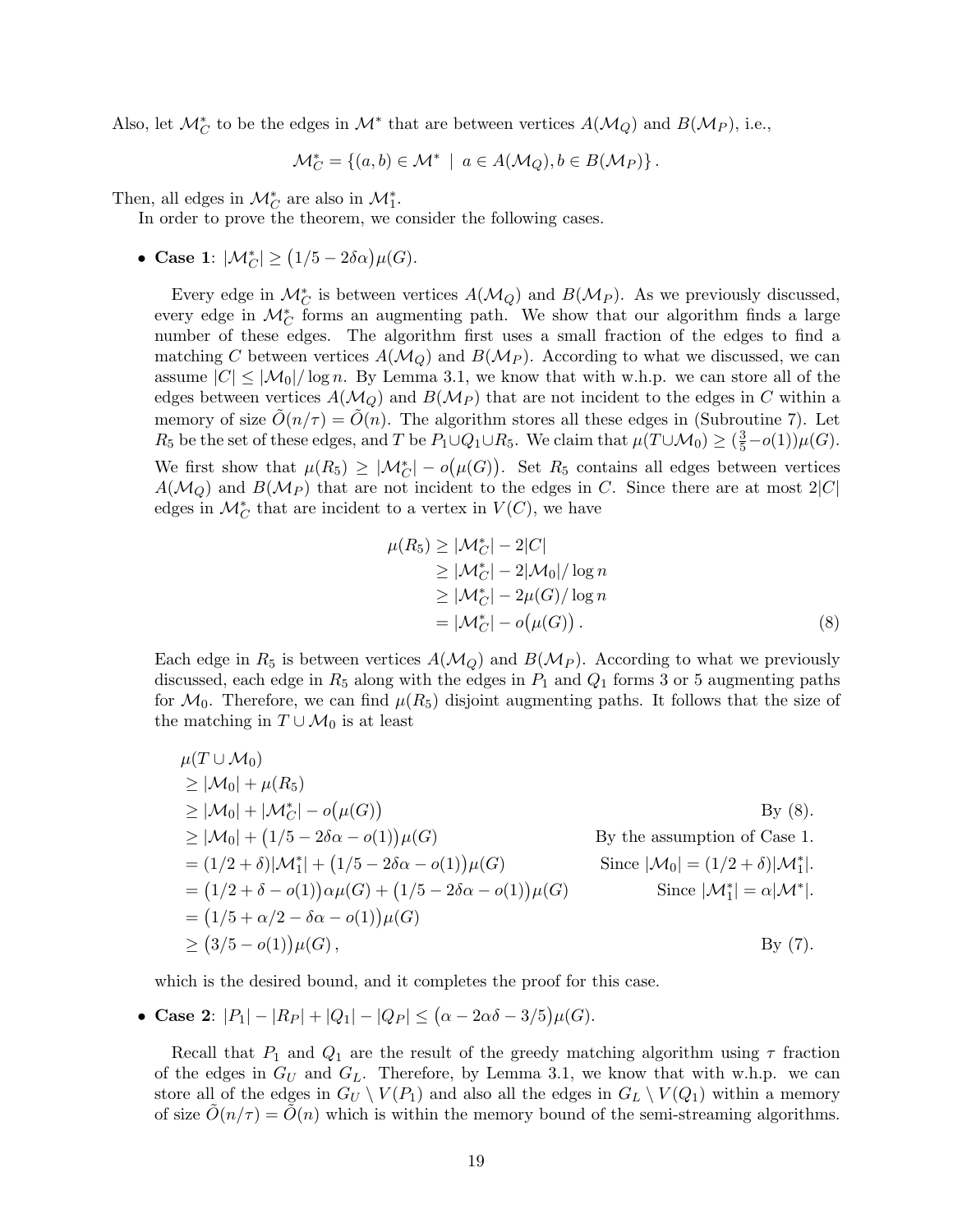The algorithm stores all the edges in  $G_U \setminus V(P_1)$  and also all the edges in  $G_L \setminus V(Q_1)$  in (Subroutine 5) and (Subroutine 6) respectively. Let  $R_3$  and  $R_4$  be the set of these edges respectively, and T be  $P_1 \cup Q_1 \cup R_3 \cup R_4$ . We show that  $\mu(T) \geq (\frac{3}{5} - o(1))\mu(G)$ .

By Claim [3.4](#page-11-0) we know there exists a matching of size at least  $(1/2 - \delta)|\mathcal{M}_1^*|$  in both  $G_U$  and  $G_L$  using the edges in  $\mathcal{M}_1^*$ . Therefore, there exists a matching of size at least  $(1-2\delta)|\mathcal{M}_1^*|$  in  $G_U \cup G_L$ . Let M be this matching, and M' be the set of the edges in M that interfere with the edges in  $P_1$  or  $Q_1$ , i.e.,  $\mathcal{M}' = \{e \in \mathcal{M} \mid e \cap (V(P_1) \cup V(Q_1)) \neq \emptyset\}$ . We show that the size of M' is at most  $2|P_1| + 2|Q_1| - |R_P| - |R_Q|$ . The total number of vertices covered by  $P_1$  and  $Q_1$  is exactly  $2|P_1| + 2|Q_1|$ . However, we know that  $|R_P|$  edges from  $P_1$  cover at least one vertex from  $\mathcal{M}_2^*$ . Since vertices of  $\mathcal{M}_1^*$  and  $\mathcal{M}_2^*$  are disjoint, it implies that the number of edges from  $\mathcal{M}_1^*$  that are covered by  $P_1$  is at most  $2|P_1| - |R_P|$ . Using a similar argument, the number of edges from  $\mathcal{M}_1^*$  that are covered by  $Q_1$  is at most  $2|Q_1| - |R_Q|$ . Thus,

<span id="page-19-0"></span>
$$
|\mathcal{M}'| \le 2|P_1| + 2|Q_1| - |R_P| - |R_Q|.
$$
\n(9)

Note that edges in  $M \setminus M'$  do not share a vertex with the edges in  $P_1$  or  $Q_1$ . Therefore, the size of maximum matching in  $P_1 \cup Q_1 \cup R_3 \cup R_4$  is at least

$$
|P_1| + |Q_1| + |\mathcal{M}| - |\mathcal{M}'|
$$
  
\n
$$
\geq |P_1| + |Q_1| + |\mathcal{M}| - (2|P_1| + 2|Q_1| - |R_P| - |R_Q|)
$$
  
\n
$$
= |R_P| + |R_Q| - |P_1| - |Q_1| + |\mathcal{M}|
$$
  
\n
$$
\geq |\mathcal{M}| - (\alpha - 2\alpha\delta - 3/5)\mu(G).
$$
 By the assumption of Case 2.

Since the size  $\mathcal M$  is at least  $(1-2\delta)|\mathcal M_1^*|$ , we have

$$
\mu(T) \ge |\mathcal{M}| - (\alpha - 2\alpha\delta - 3/5)\mu(G)
$$
  
\n
$$
\ge (1 - 2\delta)|\mathcal{M}_1^*| - (\alpha - 2\alpha\delta - 3/5)\mu(G)
$$
  
\n
$$
= (1 - 2\delta)\alpha|\mathcal{M}^*| - (\alpha - 2\alpha\delta - 3/5)\mu(G)
$$
  
\n
$$
= (1 - 2\delta - o(1))\alpha\mu(G) - (\alpha - 2\alpha\delta - 3/5)\mu(G)
$$
  
\n
$$
= \mu(G)(3/5 - o(1)).
$$

Which is our desired bound. This completes the analysis for this case.

• Case 3:  $|\mathcal{M}_C^*| < (1/5 - 2\delta\alpha)\mu(G)$  and  $|P_1| - |R_P| + |Q_1| - |Q_P| > (\alpha - 2\alpha\delta - 3/5)\mu(G)$ .

The only remaining case is when  $|\mathcal{M}_C^*| < (1/5 - 2\delta\alpha)\mu(G)$  and  $|P_1| - |R_P| + |Q_1| - |Q_P| >$  $(\alpha-2\alpha\delta-3/5)\mu(G)$ . Recall that  $\mathcal{M}_P$  is the set of edges in  $\mathcal{M}_0$  that are incident to the edges in  $P_1$ . Since  $P_1$  is a matching in  $G_U$ , each edge in  $M_P$  has an upper wing, and if we find lower wings for them, we have a set of 3-augmenting path. The Algorithm in (Subroutine 1) picks a small fraction of edges and finds a greedy matching  $P_2$  between the vertices in  $B(\mathcal{M}_P)$ and  $A(G_L)$ . As we discussed before, we can assume that  $|P_2| \leq |\mathcal{M}_0|/\log n$ . Thus, we have  $|P_2| = o(\mu(G))$ . Therefore, the greedy algorithm has matched only a small fraction of the vertices in the induced graph between  $B(\mathcal{M}_P)$  and  $A(G_L)$ . Let  $G_P$  be the induced subgraph between vertices  $B(\mathcal{M}_P)$  and  $A(G_L)$ . By Lemma [3.1](#page-4-1) we have that w.h.p. the number of edges in the graph  $G_P \setminus V(P_2)$  is bounded by  $\tilde{O}(\frac{n}{\tau})$  $(\frac{n}{\tau}) = \tilde{O}(n)$  and we can store all of them in the memory bound of our semi-streaming algorithm. The algorithm saves all of these edges in (Subroutine 3). Let  $R_1$  be the set of these edges. Similarly, let  $G_Q$  be the induced subgraph between vertices  $A(\mathcal{M}_Q)$  and  $B(G_U)$ . By Lemma [3.1](#page-4-1) we have that w.h.p. the number of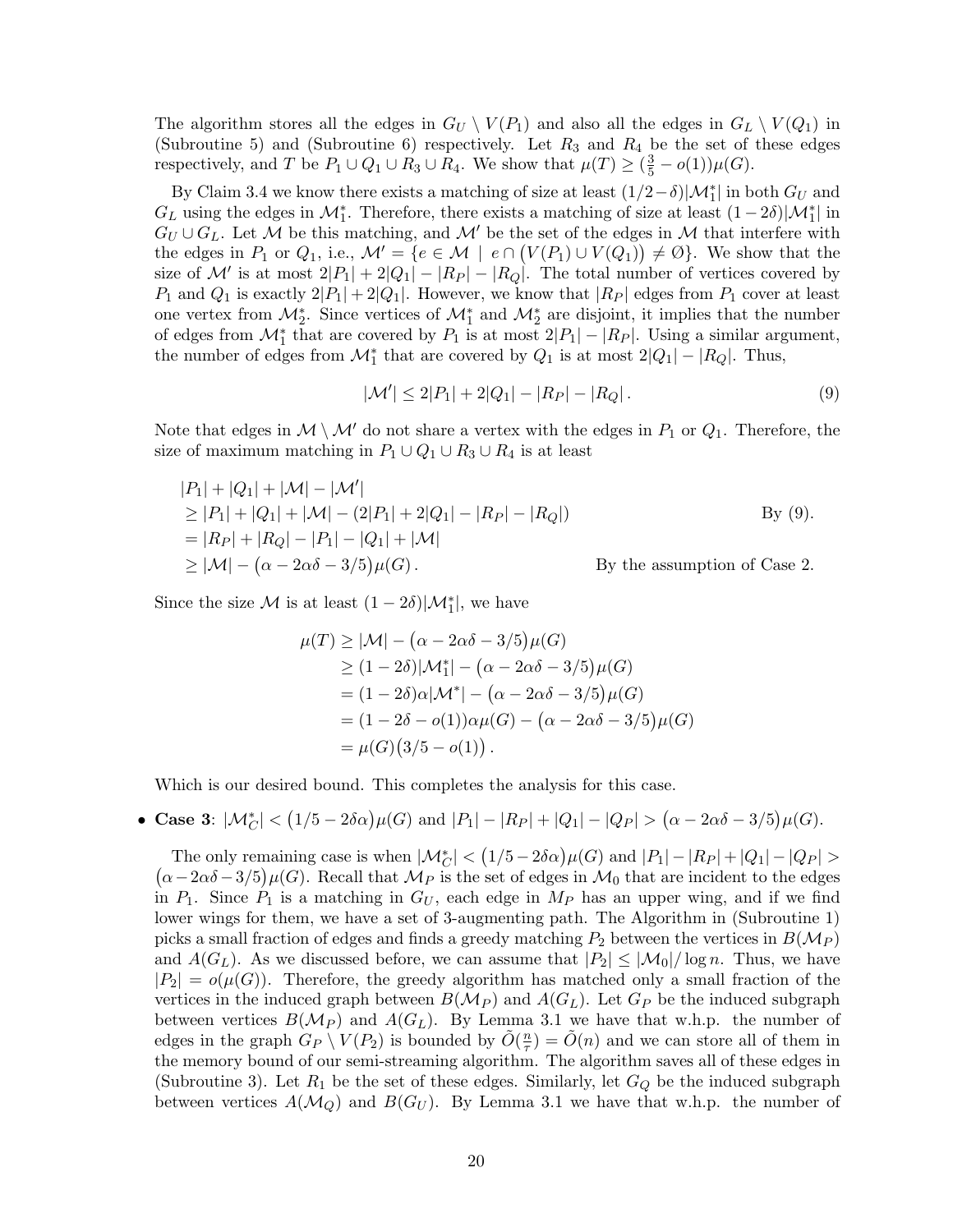edges in the graph  $G_Q \setminus V(Q_2)$  is bounded by  $\tilde{O}(\frac{n}{\tau})$  $(\frac{n}{\tau}) = \tilde{O}(n)$  and we can store all of them in the memory bound of our semi-streaming algorithm. Let  $R_2$  be the set of these edges.

We claim that  $\mu(G_P) + \mu(G_Q)$  is at least  $|P_1| + |Q_1| - \mu(G)(1/5 + o(1))$ . Every edge of  $\mathcal{M}_1^*$  is covered by the vertices of  $\mathcal{M}_0$ . Recall that set  $\mathcal{M}_C^*$  is the set of edges in  $\mathcal{M}_1^*$  that are between vertices  $A(\mathcal{M}_Q)$  and  $B(\mathcal{M}_P)$ . Let  $V' = V(\mathcal{M}_0) \setminus (A(\mathcal{M}_Q) \cup B(\mathcal{M}_P))$ . It follows that the number of edges in  $\mathcal{M}_1^*$  that are not covered by the vertices in  $V'$  is bounded by

<span id="page-20-0"></span>
$$
\mu(G_P) + \mu(G_Q) + |\mathcal{M}_C^*|.
$$

Therefore we should have

$$
|\mathcal{M}_{1}^{*}| \leq |V'| + \mu(G_{P}) + \mu(G_{Q}) + |\mathcal{M}_{C}^{*}|
$$
  
= 2|\mathcal{M}\_{0}| - |P\_{1}| - |Q\_{1}| + \mu(G\_{P}) + \mu(G\_{Q}) + |\mathcal{M}\_{C}^{\*}|.

Therefore,

$$
\mu(G_P) + \mu(G_Q)
$$
  
\n
$$
\geq |P_1| + |Q_1| + |\mathcal{M}_1^*| - 2|\mathcal{M}_0| - |\mathcal{M}_C^*|
$$
  
\n
$$
= |P_1| + |Q_1| + (\alpha - o(1))\mu(G) - 2|\mathcal{M}_0| - |\mathcal{M}_C^*|
$$
  
\n
$$
= |P_1| + |Q_1| - (2\delta\alpha + o(1))\mu(G) - |\mathcal{M}_C^*|
$$
  
\n
$$
\geq |P_1| + |Q_1| - \mu(G)(1/5 + o(1)).
$$
  
\nSince  $|\mathcal{M}_0^*| < (1/5 - 2\delta\alpha)\mu(G)$ . (10)

The algorithm stores in sets  $R_1$  and  $R_2$  all edges in  $G_P$  and  $G_Q$  that do not interfere with the edges in  $P_2$  and  $Q_2$ . Since the size of  $P_2$  and  $Q_2$  is at most  $o(\mu(G))$ , we have

$$
\mu(R_1) + \mu(R_2) \ge \mu(G_P) + \mu(G_Q) - 2|P_2| - 2|Q_2|
$$
  
=  $\mu(G_P) + \mu(G_Q) - o(\mu(G))$   
 $\ge |P_1| + |Q_1| - \mu(G)(1/5 + o(1)).$  By (10). (11)

Since we store all of the edges in  $R_1$  in our memory, we can find a matching of size  $\mu(R_1)$  in  $G_P$ such that the edges of this matching do not interfere with the edges in  $\mathcal{M}_2^*$ . Each matching edge in this subgraph will be a lower wing for an edge in  $\mathcal{M}_P$ . Therefore, the algorithm finds  $\mu(R_1)$  augmenting paths. These augmenting paths interfere with at most  $|R_P|$  edges of  $\mathcal{M}_2^*$ . Using these augmenting paths, we can find a matching of size at least

<span id="page-20-3"></span><span id="page-20-1"></span>
$$
|\mathcal{M}_0| + \mu(R_1) - |R_P| + |\mathcal{M}_2^*|.
$$
 (12)

Similarly, using the edges in  $R_2$ , we can get a matching of size at least

<span id="page-20-2"></span>
$$
|\mathcal{M}_0| + \mu(R_2) - |R_Q| + |\mathcal{M}_2^*|.
$$
\n(13)

We show that the summation of sizes of these matchings is at least  $\mu(G)(6/5-o(1))$ , therefore the size of at least one of them is  $\mu(G)(3/5 - o(1))$ . By taking the summation of [\(12\)](#page-20-1) and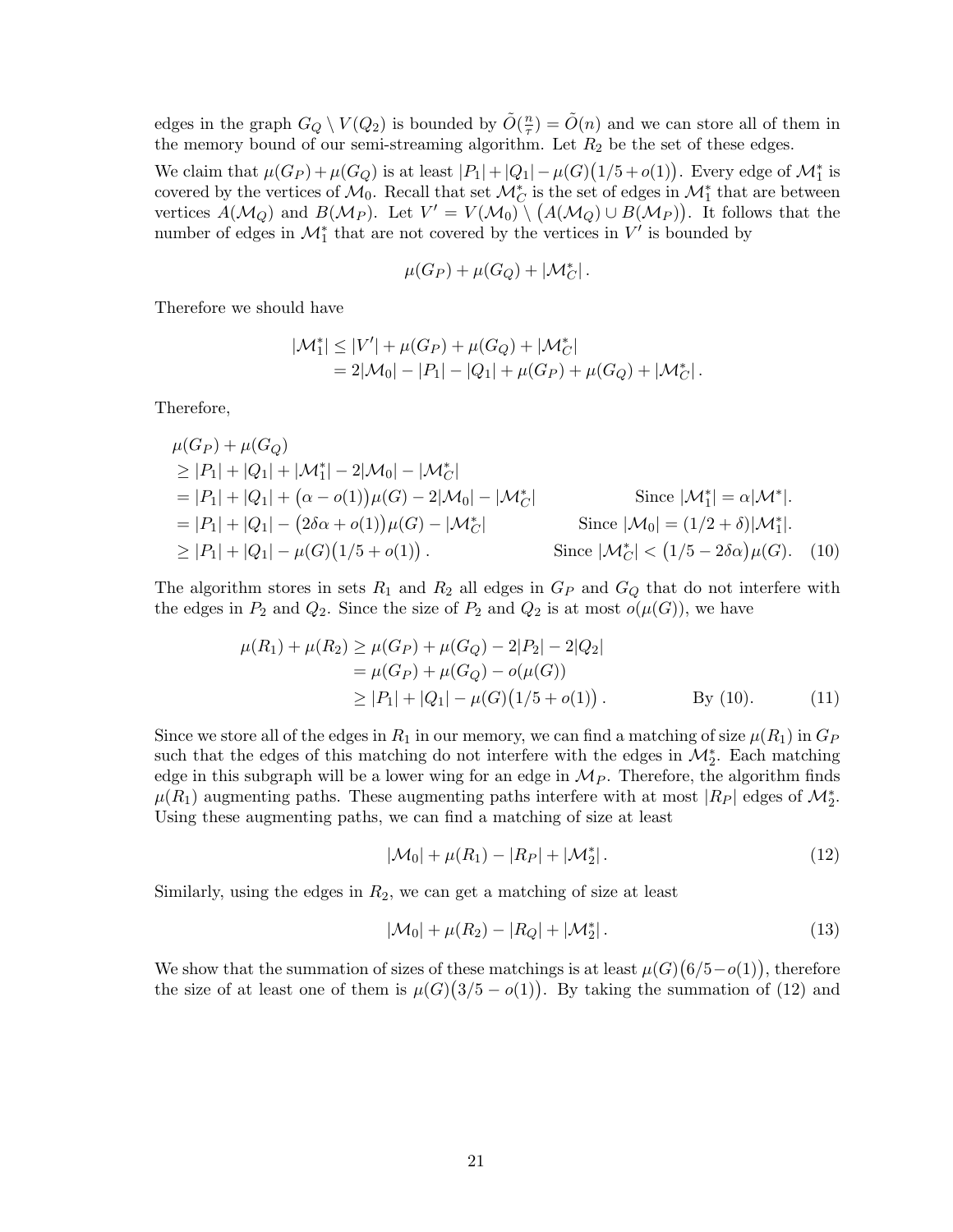$(13)$  we get

$$
2|\mathcal{M}_0| + \mu(R_1) + \mu(R_2) - |R_P| - |R_Q| + 2|\mathcal{M}_2^*|
$$
  
\n
$$
\geq 2|\mathcal{M}_0| + 2|\mathcal{M}_2^*| - \mu(G)(1/5 + o(1))
$$
  
\n
$$
+ |P_1| + |Q_1| - |R_P| - |R_Q|
$$
  
\n
$$
\geq 2|\mathcal{M}_0| + 2|\mathcal{M}_2^*| + \mu(G)(\alpha - 2\alpha\delta - 4/5 - o(1))
$$
  
\n
$$
= (1 + 2\delta)|\mathcal{M}_1^*| + 2|\mathcal{M}_2^*| + \mu(G)(\alpha - 2\alpha\delta - 4/5 - o(1))
$$
  
\n
$$
= 2|\mathcal{M}_2^*| + \mu(G)(2\alpha - 4/5 - o(1))
$$
  
\n
$$
= \mu(G)(2 - 4/5 - o(1))
$$
  
\n
$$
= \mu(G)(6/5 - o(1)).
$$
  
\nSince  $|\mathcal{M}_2^*| = (1 - \alpha)|\mathcal{M}^*|$ .

Therefore, the size of the matching found by the algorithm is at least  $\mu(G)(3/5-o(1))$  which is the desired bound. This completes the analysis for the last remaining case and completes the proof of the theorem.

 $\Box$ 

### 4 Reduction from General Graphs to Bipartite Graphs

Algorithm 5: Algorithm MATCHING-VIA-BIPARTITE for finding an approximate matching in general graphs.

- **Data:** A random order stream  $S = \langle e_1, \ldots, e_m \rangle$  of edges of a bipartite graph  $G = (A, B, E)$ , and a semi-streaming algorithm ALG for finding a matching in bipartite graphs. 1: Run GREEDY on the edges  $S_{[1,m/\log n]}$  to find a matching  $\mathcal{M}_0$ .
- 2: Run the following subroutines in parallel.
- 3: Subroutine 1:
- 4: Let  $G' = (V(\mathcal{M}_0), \overline{V(\mathcal{M}_0)})$  be a bipartite graph such that an each e is in G' if exactly one of its endpoints is in  $V(\mathcal{M}_0)$ .
- 5: Run ALG to find a matching  $\mathcal{M}_1$  using the stream of edges  $e \in S_{(m/\log n,m]}$  such that  $e \in E(G')$ .
- 6: Subroutine 2:
- 7: Store all edges  $e \in S_{(m/\log n,m]}$  such that  $e \cap V(\mathcal{M}_0) = \emptyset$ . Let R be the set of these edges.
- <span id="page-21-0"></span>8: return  $\mu(\mathcal{M}_0 \cup R \cup \mathcal{M}_1)$ .

In this section, we present a black-box reduction from the finding a maximum matching in general graphs to that of the finding a maximum matching in bipartite graphs when edges arrive in a uniformly random order. The algorithm is formalized in Algorithm [5.](#page-21-0) Algorithm [5](#page-21-0) gets a graph  $G = (V, E)$ , and an arbitrary semi-streaming algorithm for finding a maximum matching in bipartite graphs. Assuming that the approximation ratio of the bipartite algorithm is  $p$  when edges arrives in a random order, Algorithm [5](#page-21-0) is guaranteed to have an approximation ratio of  $\frac{2p}{2p+1}$ w.h.p. in n where n is the number of vertices in G. Using the fact that there exists a single-pass semi-streaming algorithm that finds  $3/5 - o(1)$  approximation of maximum matching in bipartite graphs w.h.p. in  $n$ , this immediately implies the following theorem.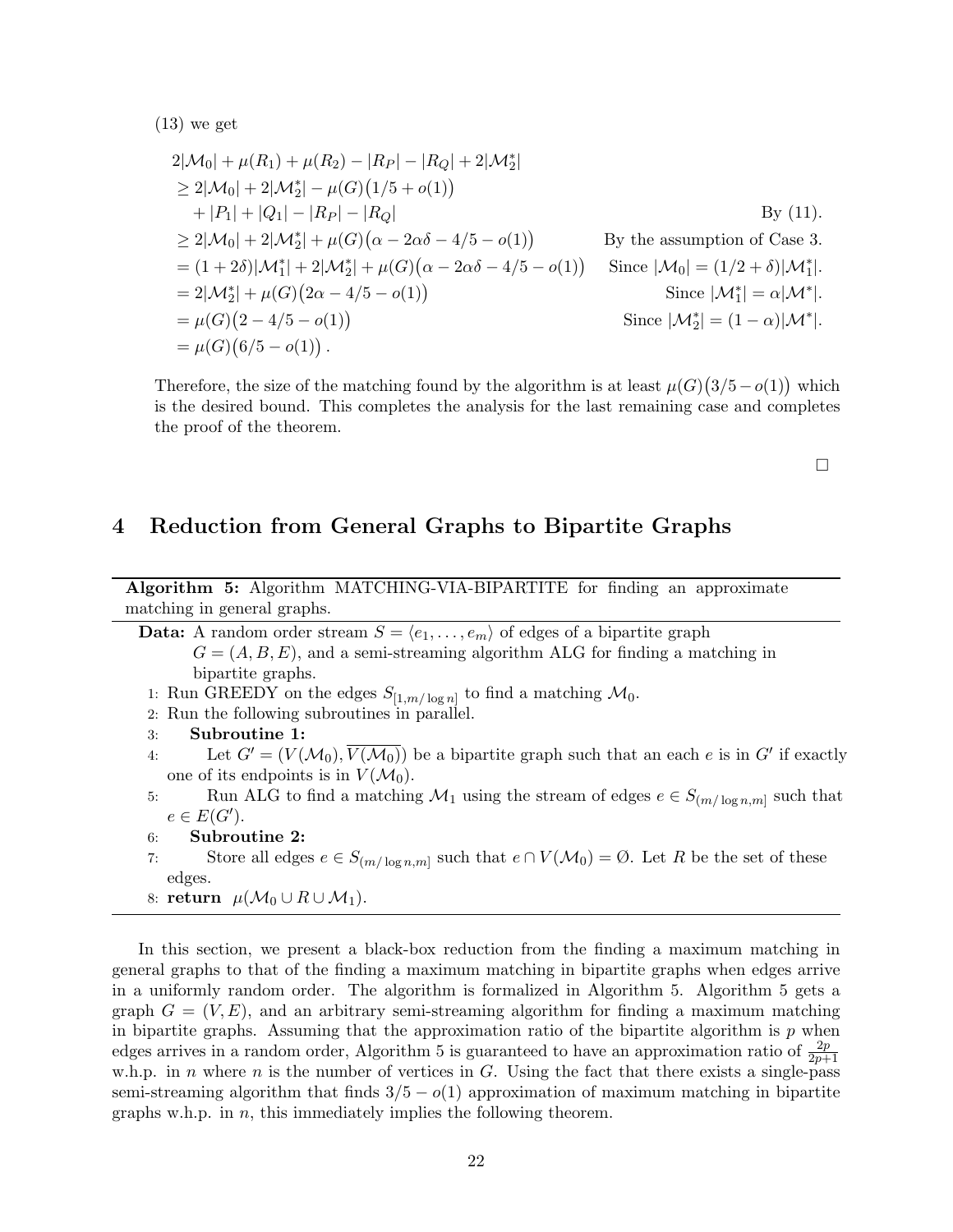**Theorem 1.3.** There exists a deterministic single-pass semi-streaming algorithm that finds w.h.p.  $a\left(\frac{6}{11}-o(1)\right)$  ( $\approx 0.545$ ) approximation of the maximum matching in general graphs when edges arrive in a random order.

Now we show that the approximation ratio of our reduction method is  $\frac{2p}{2p+1}$ .

Theorem 1.2. Given any single-pass semi-streaming algorithm with the approximation ratio of p for finding a maximum matching in bipartite graphs in random arrival of edges, there exists a  $semi-streaming algorithm that finds w.h.p.$   $a\left(\frac{2p}{2p+1}-o(1)\right)$  approximation of the maximum matching when edges arrive in a random order.

**Proof.** The algorithm picks the first  $1/\log n$  fraction of the edges and runs the greedy algorithm to find a matching  $\mathcal{M}_0$ . Let R be the set of edges in the graph that do not interfere with the edges in  $\mathcal{M}_0$ , i.e.,  $R = E(G \setminus V(\mathcal{M}_0))$ . By Lemma [3.1,](#page-4-1) we have that w.h.p., the number of edges in R is bounded by  $O(n)$  and all of them can be stored within the memory bound of semi-streaming algorithms. Consider an arbitrary maximum matching  $\mathcal{M}^*$  among the remaining  $(1 - 1/\log n)$ fraction of the edges. Each edge  $e \in \mu(G)$  is in the last  $(1 - 1/\log n)$  fraction of the edges with the probability of  $(1 - 1/\log n)$ . Therefore,  $\mathbb{E}[|\mathcal{M}^*|] \geq (1 - o(1))\mu(G)$ . Recall that we can assume  $\mu(G) \geq \sqrt{n}$ . In that case, with the standard application of Chernoff bound it can be shown that w.h.p. in n, we have  $|\mathcal{M}^*| \ge (1 - o(1))\mu(G)$ . Let  $\mathcal{M}_1^*$  be the set of edges in  $\mathcal{M}^*$  that are incident to the edges in  $\mathcal{M}_0$  and  $\mathcal{M}_2^*$  be the set of all other edges. Let  $|\mathcal{M}_1^*| = \alpha \mu(G)$ . It implies that

<span id="page-22-0"></span>
$$
|\mathcal{M}_2^*| = |\mathcal{M}^*| - |\mathcal{M}_1^*| \ge (1 - \alpha - o(1))\mu(G).
$$
 (14)

Since  $\mathcal{M}_0$  is a maximal matching in the graph  $\mathcal{M}_1^*$ , we have  $|\mathcal{M}_0| = (1/2 + \delta)|\mathcal{M}_1^*|$  where  $0 \le \delta \le$ 1/2. Since our semi-streaming algorithm can store all of the edges in R, it can output  $\mu(\mathcal{M}_0 \cup R)$ as a matching. The size of this matching is at least,

$$
\mu(\mathcal{M}_0 \cup R) = |\mathcal{M}_0| + \mu(R)
$$
\n
$$
\geq |\mathcal{M}_0| + |\mathcal{M}_2^*|
$$
\n
$$
\geq |\mathcal{M}_0| + (1 - \alpha - o(1))\mu(G)
$$
\n
$$
= (1/2 + \delta)|\mathcal{M}_1^*| + (1 - \alpha - o(1))\mu(G)
$$
\n
$$
= (1/2 + \delta)\alpha\mu(G) + (1 - \alpha - o(1))\mu(G)
$$
\nSince  $|\mathcal{M}_1^*| = \alpha\mu(G)$ .  
\n
$$
= \mu(G)(1 - \alpha/2 + \alpha\delta - o(1)).
$$

Consider the case that  $\frac{\alpha}{2} - \alpha \delta \leq \frac{1}{1+\epsilon}$  $\frac{1}{1+2p}$ , in that case we have

$$
\mu(\mathcal{M}_0 \cup R) \ge \mu(G) \left(1 - \alpha/2 + \alpha \delta - o(1)\right)
$$
  
\n
$$
\ge \mu(G) \left(1 - \frac{1}{1 + 2p} - o(1)\right)
$$
  
\n
$$
= \mu(G) \left(\frac{2p}{1 + 2p} - o(1)\right).
$$

Which is our desired bound.

The remaining case is when  $\frac{\alpha}{2} - \alpha \delta > \frac{1}{1+2p}$ . In this case, the algorithm creates a bipartite graph between the matched vertices and unmatched vertices by  $\mathcal{M}_0$ . Specifically, let  $G' = (V(\mathcal{M}_0), V(\mathcal{M}_0))$  be a bipartite graph that has the matched vertices on one of its side and unmatched vertices on the other side. We add an edge  $e$  to  $G'$  if it is between matched and unmatched vertices. We claim that  $\mu(G') \geq 2|\mathcal{M}_1^*| - 2|\mathcal{M}_0|$ . To show that our claim holds, note that  $\mathcal{M}_0$  is a maximal matching among the edges in  $\mathcal{M}_1^*$ . There are 2| $\mathcal{M}_0$ | vertices that are covered by  $\mathcal{M}_0$  and  $2|\mathcal{M}_1^*|$  vertices that are covered by  $\mathcal{M}_1^*$ . Consider  $2|\mathcal{M}_1^*| - 2|\mathcal{M}_0|$  vertices that are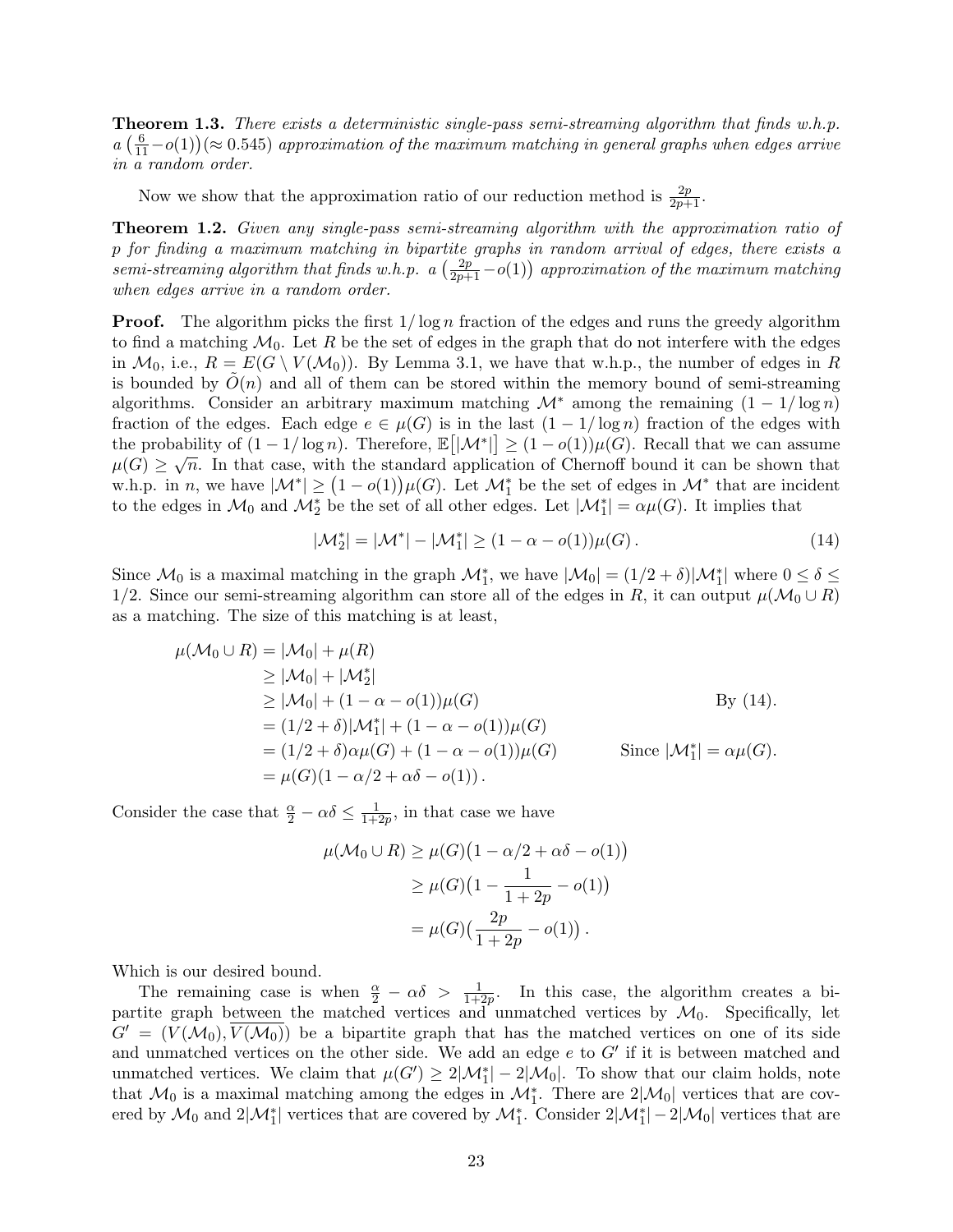covered by  $\mathcal{M}_1^*$  but are not covered by  $\mathcal{M}_0$ . Since  $\mathcal{M}_0$  is maximal, each edge in  $\mathcal{M}_1^*$  that covers these vertices is between  $V(\mathcal{M}_0)$  and  $\overline{V(\mathcal{M}_0)}$ . Therefore,  $\mu(G') \geq 2|\mathcal{M}_1^*| - 2|\mathcal{M}_0|$ . Let ALG be the algorithm for the bipartite matching. Since the approximation ratio of ALG is  $p$ , using this algorithm we can find p approximation of the maximum matching in  $G'$ . Let  $\mathcal{M}_1$  be the matching returned by  $ALG$  in  $G'$ . Then, we have

$$
|\mathcal{M}_1| \ge p \cdot \mu(G')
$$
  
\n
$$
\ge p(2|\mathcal{M}_1^*|-2|\mathcal{M}_0|)
$$
  
\n
$$
= 2p(|\mathcal{M}_1^*|-|\mathcal{M}_0|)
$$
  
\n
$$
= 2p(\alpha\mu(G) - |\mathcal{M}_0|)
$$
  
\n
$$
= 2p(\alpha\mu(G) - (1/2 + \delta)\alpha\mu(G))
$$
  
\n
$$
= 2p \cdot \mu(G)(\alpha/2 - \alpha\delta)
$$
  
\n
$$
> 2p \cdot \mu(G)(\frac{1}{1+2p})
$$
  
\nSince  $|\mathcal{M}_0| = (1/2 + \delta)|\mathcal{M}_1^*|$ .  
\nSince  $\alpha/2 - \alpha\delta > \frac{1}{1+2p}$ .  
\n
$$
= \frac{2p}{1+2p}\mu(G),
$$

which is the desired bound and completes the proof for the reduction.

# References

- <span id="page-23-0"></span>[1] Assadi, S., Bateni, M., Bernstein, A., Mirrokni, V. S., and Stein, C. (2019). Coresets meet EDCS: algorithms for matching and vertex cover on massive graphs. In Proceedings of the Thirtieth Annual ACM-SIAM Symposium on Discrete Algorithms, SODA 2019, San Diego, California, USA, January 6-9, 2019, pages 1616–1635.
- <span id="page-23-1"></span>[2] Bernstein, A. and Stein, C. (2015). Fully dynamic matching in bipartite graphs. In Automata, Languages, and Programming - 42nd International Colloquium, ICALP 2015, Kyoto, Japan, July 6-10, 2015, Proceedings, Part I, pages 167–179.
- <span id="page-23-5"></span>[3] Chitnis, R., Cormode, G., Esfandiari, H., Hajiaghayi, M., McGregor, A., Monemizadeh, M., and Vorotnikova, S. (2016). Kernelization via sampling with applications to finding matchings and related problems in dynamic graph streams. In Proceedings of the Twenty-Seventh Annual ACM-SIAM Symposium on Discrete Algorithms, SODA 2016, Arlington, VA, USA, January 10-12, 2016, pages 1326–1344.
- <span id="page-23-3"></span>[4] Crouch, M. and Stubbs, D. S. (2014). Improved streaming algorithms for weighted matching, via unweighted matching. In Approximation, Randomization, and Combinatorial Optimization. Algorithms and Techniques, APPROX/RANDOM 2014, September 4-6, 2014, Barcelona, Spain, pages 96–104.
- <span id="page-23-2"></span>[5] Epstein, L., Levin, A., Mestre, J., and Segev, D. (2011). Improved approximation guarantees for weighted matching in the semi-streaming model. SIAM J. Discrete Math., 25(3):1251–1265.
- <span id="page-23-4"></span>[6] Esfandiari, H., Hajiaghayi, M., and Monemizadeh, M. (2016). Finding large matchings in semistreaming. In IEEE International Conference on Data Mining Workshops, ICDM Workshops 2016, December 12-15, 2016, Barcelona, Spain, pages 608–614.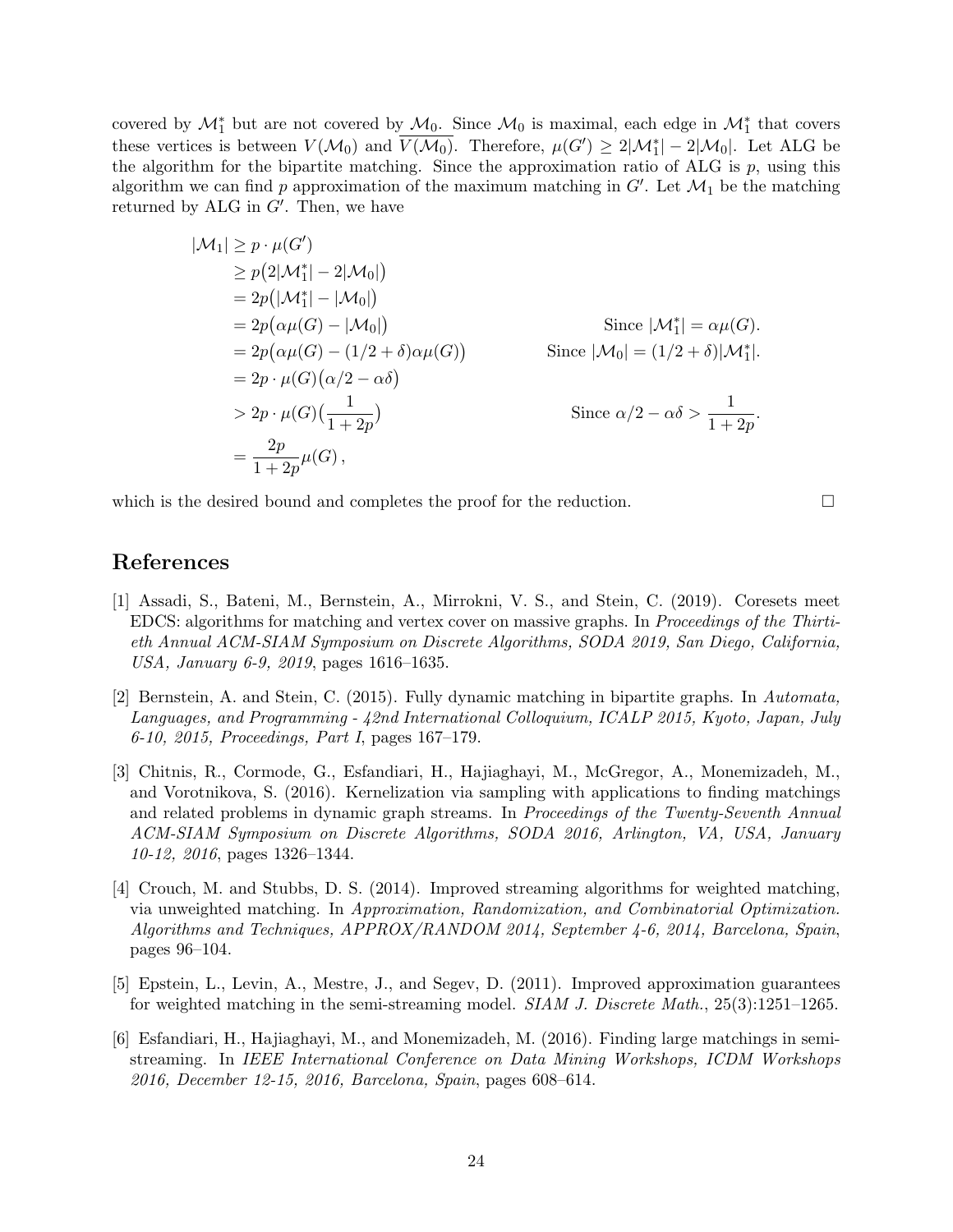- <span id="page-24-2"></span>[7] Feigenbaum, J., Kannan, S., McGregor, A., Suri, S., and Zhang, J. (2005a). Graph distances in the streaming model: the value of space. In Proceedings of the Sixteenth Annual ACM-SIAM Symposium on Discrete Algorithms, SODA 2005, Vancouver, British Columbia, Canada, January 23-25, 2005, pages 745–754.
- <span id="page-24-7"></span>[8] Feigenbaum, J., Kannan, S., McGregor, A., Suri, S., and Zhang, J. (2005b). On graph problems in a semi-streaming model. Theor. Comput. Sci., 348(2-3):207–216.
- <span id="page-24-1"></span>[9] Gamlath, B., Kale, S., Mitrovic, S., and Svensson, O. (2018). Weighted matchings via unweighted augmentations. CoRR, abs/1811.02760.
- <span id="page-24-10"></span>[10] Ghaffari, M. and Wajc, D. (2019). Simplified and space-optimal semi-streaming (2+epsilon) approximate matching. In 2nd Symposium on Simplicity in Algorithms, SOSA@SODA 2019, January 8-9, 2019 - San Diego, CA, USA, pages 13:1–13:8.
- <span id="page-24-5"></span>[11] Goel, A., Kapralov, M., and Khanna, S. (2012). On the communication and streaming complexity of maximum bipartite matching. In Proceedings of the Twenty-Third Annual ACM-SIAM Symposium on Discrete Algorithms, SODA 2012, Kyoto, Japan, January 17-19, 2012, pages 468– 485.
- <span id="page-24-11"></span>[12] Kale, S. and Tirodkar, S. (2017). Maximum matching in two, three, and a few more passes over graph streams. In Approximation, Randomization, and Combinatorial Optimization. Algorithms and Techniques, APPROX/RANDOM 2017, August 16-18, 2017, Berkeley, CA, USA, pages 15:1–15:21.
- <span id="page-24-6"></span>[13] Kapralov, M. (2013). Better bounds for matchings in the streaming model. In Proceedings of the Twenty-Fourth Annual ACM-SIAM Symposium on Discrete Algorithms, SODA 2013, New Orleans, Louisiana, USA, January 6-8, 2013, pages 1679–1697.
- <span id="page-24-3"></span>[14] Kapralov, M., Khanna, S., and Sudan, M. (2014). Approximating matching size from random streams. In Proceedings of the Twenty-Fifth Annual ACM-SIAM Symposium on Discrete Algorithms, SODA 2014, Portland, Oregon, USA, January 5-7, 2014, pages 734–751.
- <span id="page-24-0"></span>[15] Konrad, C. (2018). A simple augmentation method for matchings with applications to streaming algorithms. In 43rd International Symposium on Mathematical Foundations of Computer Science, MFCS 2018, August 27-31, 2018, Liverpool, UK, pages 74:1–74:16.
- <span id="page-24-4"></span>[16] Konrad, C., Magniez, F., and Mathieu, C. (2012). Maximum matching in semi-streaming with few passes. In Approximation, Randomization, and Combinatorial Optimization. Algorithms and Techniques - 15th International Workshop, APPROX 2012, and 16th International Workshop, RANDOM 2012, Cambridge, MA, USA, August 15-17, 2012. Proceedings, pages 231–242.
- <span id="page-24-8"></span>[17] McGregor, A. (2005). Finding graph matchings in data streams. In Approximation, Randomization and Combinatorial Optimization, Algorithms and Techniques, 8th International Workshop on Approximation Algorithms for Combinatorial Optimization Problems, APPROX 2005 and 9th InternationalWorkshop on Randomization and Computation, RANDOM 2005, Berkeley, CA, USA, August 22-24, 2005, Proceedings, pages 170–181.
- <span id="page-24-9"></span>[18] Paz, A. and Schwartzman, G. (2017). A (2 + epsilon)-approximation for maximum weight matching in the semi-streaming model. In *Proceedings of the Twenty-Eighth Annual ACM-SIAM* Symposium on Discrete Algorithms, SODA 2017, Barcelona, Spain, Hotel Porta Fira, January 16-19, pages 2153–2161.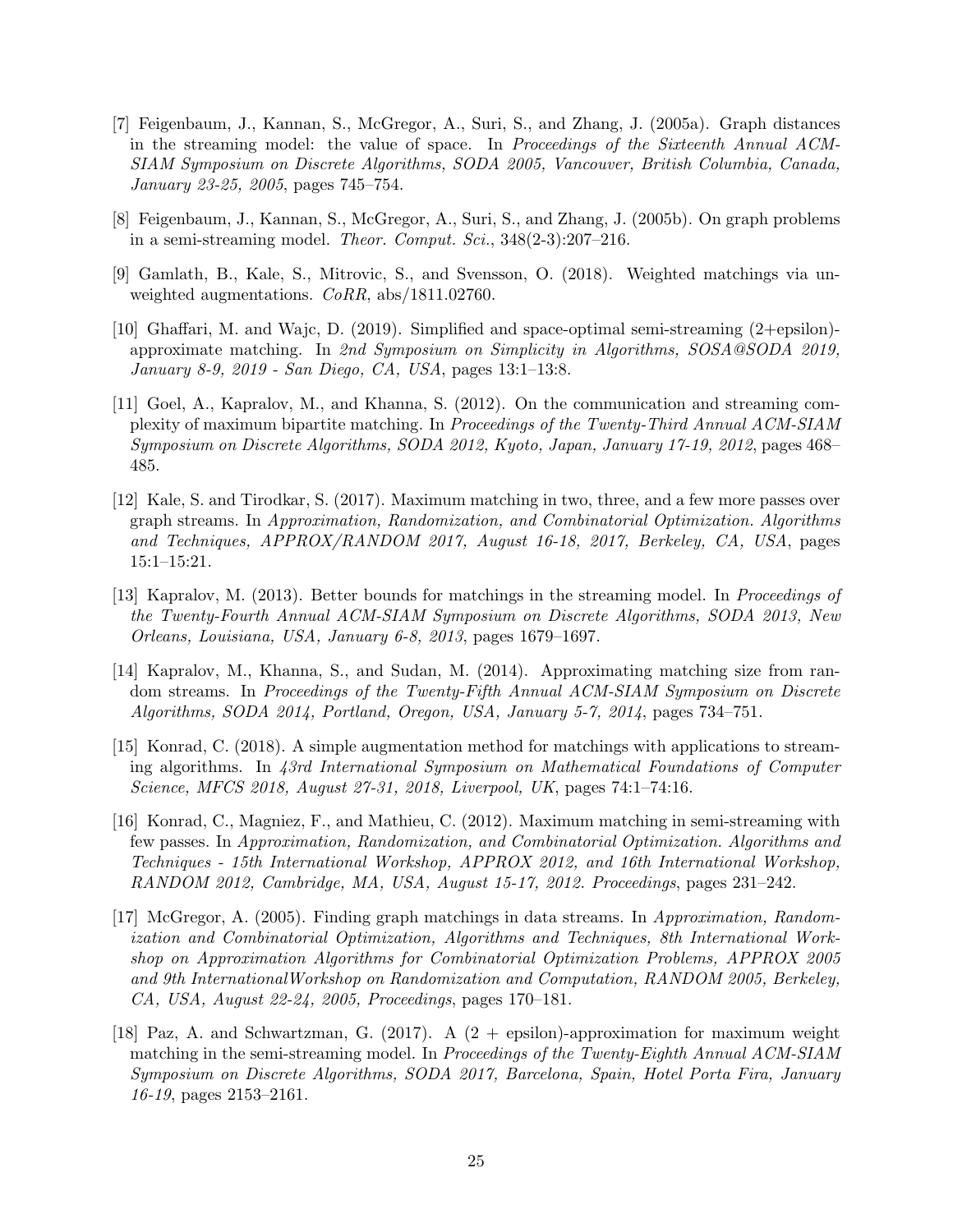- <span id="page-25-0"></span>[19] Plummer, M. D. and Lovász, L. (1986). *Matching theory, volume 29*. Elsevier.
- <span id="page-25-2"></span>[20] Wajc, D. (2017). Negative association: definition, properties, and applications.
- <span id="page-25-1"></span>[21] Zelke, M. (2012). Weighted matching in the semi-streaming model. Algorithmica, 62(1-2):1–20.